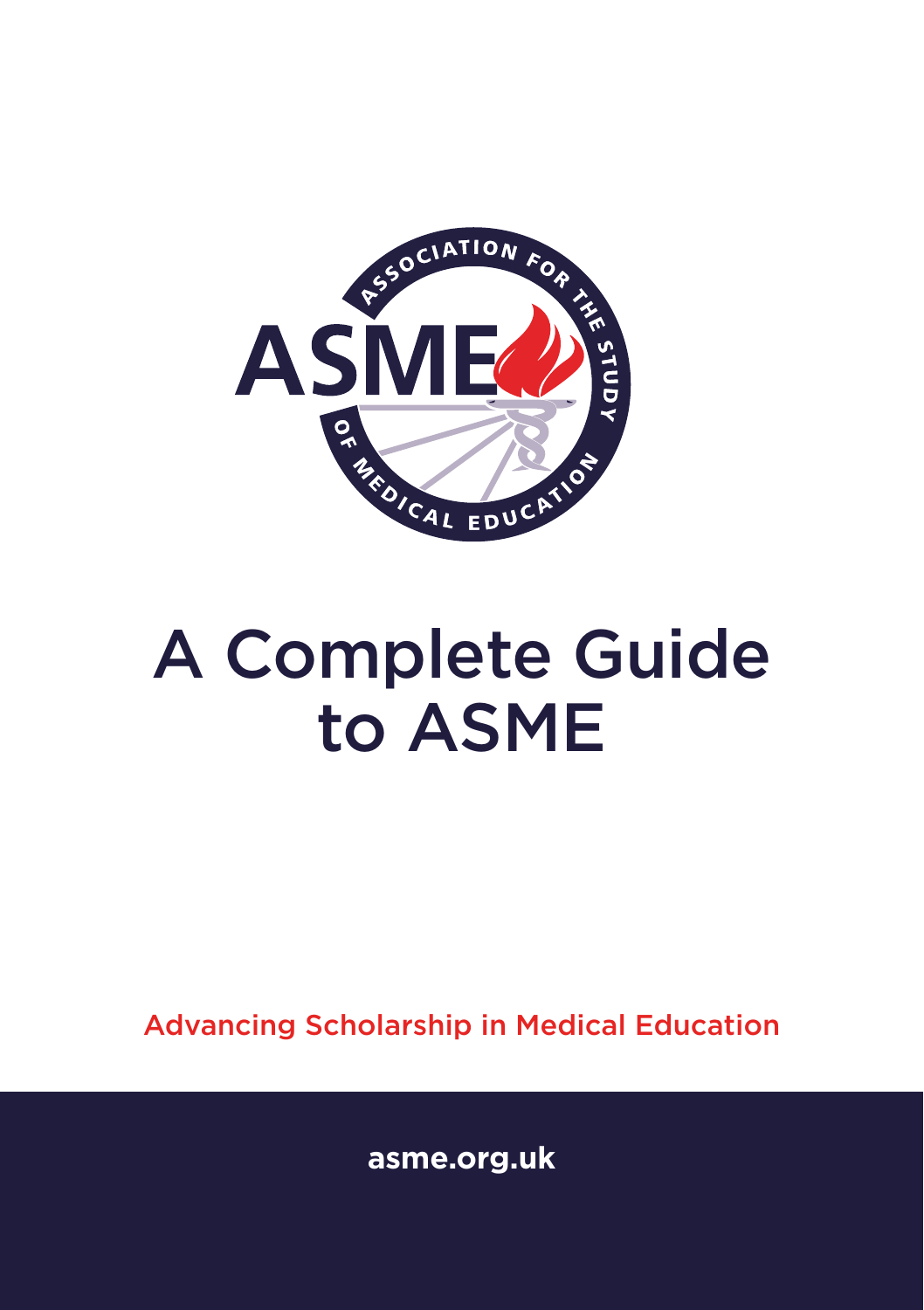# Contents Page

|                                                                           | Page              |
|---------------------------------------------------------------------------|-------------------|
| Mission, Values and Vision                                                | 3                 |
| Who are ASME?                                                             | 5                 |
| Who does what?                                                            | 6                 |
| What's in it for me?                                                      | 7                 |
| Awards, Grants and Prizes                                                 | 9                 |
| Publications                                                              | 10                |
| EDC - Educator Development Committee                                      | $12 \overline{ }$ |
| <b>ERC - Education Research Committee</b>                                 | 14                |
| JASME - Junior Association for the Study<br>of Medical Education          | 17                |
| TASME - Trainees in the Association for the Study<br>of Medical Education | 20                |
| MEDISS - Medical Educators Involved in Student Support                    | 22                |
| MEG - Multidisciplinary Educators Group                                   | 23                |
| MiME - Mindfulness in Medical Education                                   | 24                |
| PGTP - Postgraduate Taught Programmes                                     | 25                |
| Psychometrics - Psychometrics, Measurement<br>and Quality in Assessment   | 27                |
| RMG - Research Methodology Group                                          | 28                |
| <b>TEL - Technology Enhanced Learning</b>                                 | 30                |

#### Advancing Scholarship in Medical Education

ASME, Suite 1A, Q Court, 3 Quality Street, Edinburgh, EH4 5BP Tel: +44 (0)131 225 9111 Email: info@asme.org.uk www.asme.org.uk Find us: asmeofficial OOOO

The Association for the Study of Medical Education is a company limited by guarantee incorporated in Scotland. Company number SC534566. Registered office: Suite 1A, Q Court, 3 Quality Street, Edinburgh, EH4 5BP. Scottish Charity Number SC040103.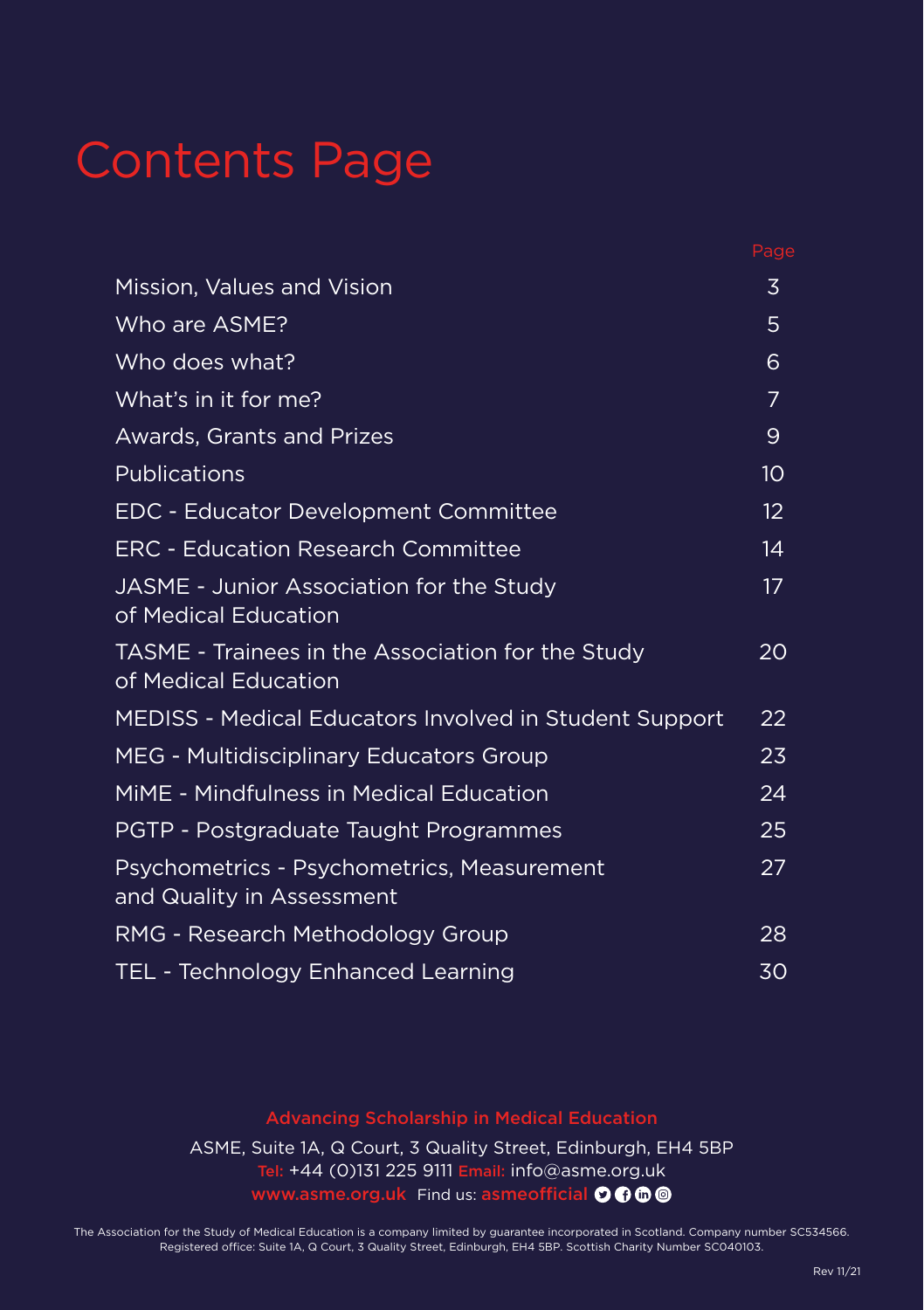

# Mission, Values and Vision

### **Mission**

Advancing Scholarship in Medical Education.

#### **Values**

#### ASME's top five core values are to foster

- **A** Collaboration
- *►* Enabling
- Scholarliness
- Future-focus
- **Excellence**



For more information, email **membership@asme.org.uk** or visit our website for a list of all membership benefits and details of how to join online.

#### **asme.org.uk**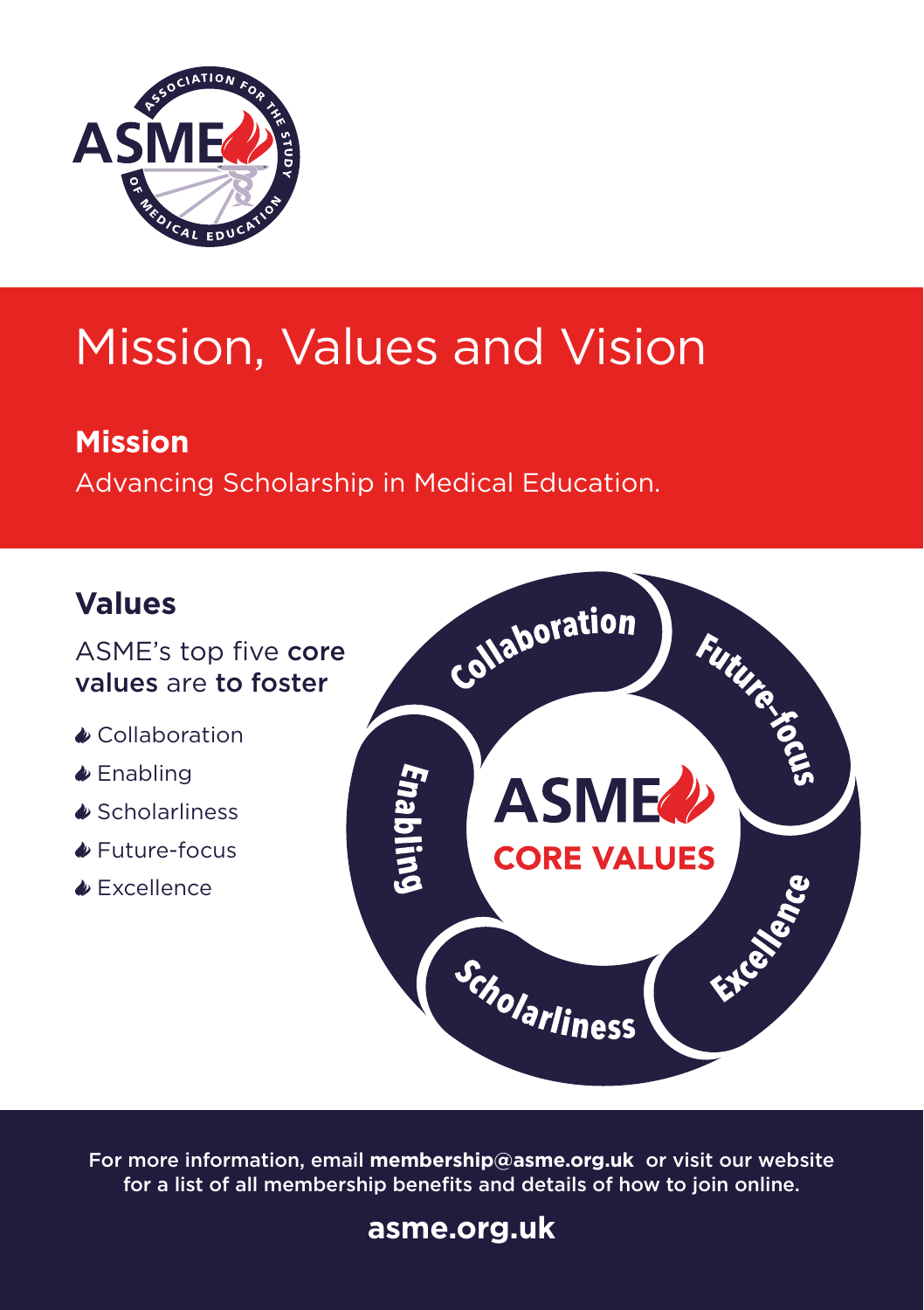#### **Vision**

To work collaboratively with educators, learners, researchers and policy makers to promote scholarship and excellence in medical education to meet the changing needs of the future healthcare workforce.

To enact this vision we will focus on the following strategic aims:

- To increase, engage and support both our current and future membership
- To better disseminate our aims, achievements and policies through an enhanced publication strategy
- To create an active educational community that effectively communicates both internally and externally to promote excellence
- To develop an effective international perspective that promotes collaborative scholarship

These aims will then form our strategic priorities for the next 3-5 years.



For more information, email **membership@asme.org.uk** or visit our website for a list of all membership benefits and details of how to join online.

**asme.org.uk**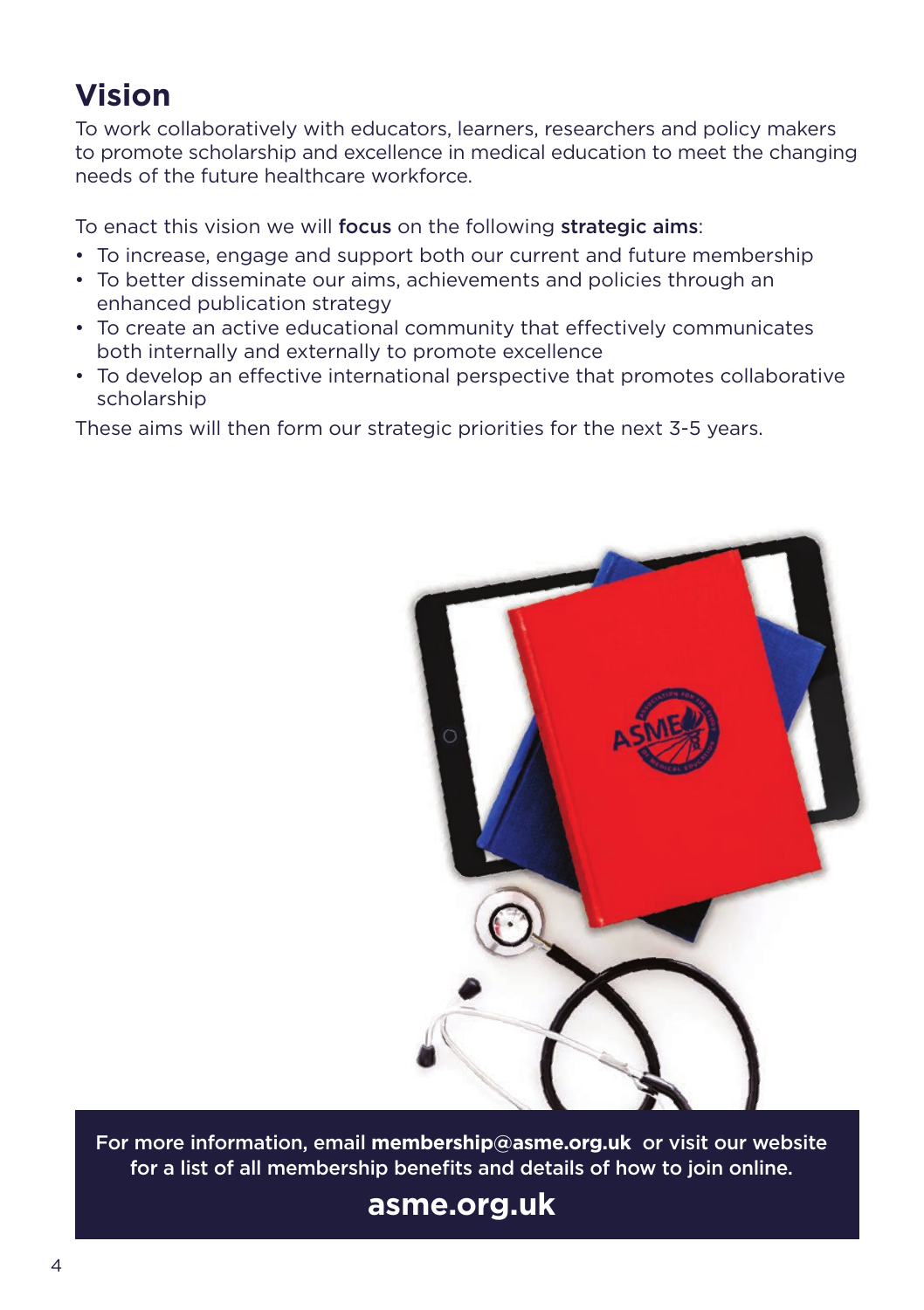#### **Who are ASME?**

The Association for the Study of Medical Education (ASME) was originally established in 1957 by the GMC to conduct, promote and disseminate medical education research and scholarship. It now stands alone as an independent Charity Association and in 2016 became a Limited company. It has a Board of Directors (Trustees) and its aims and objectives are achieved through its Committees, Career Groups and SIGs (Special Interest Groups). It has both individual and institutional members.

It holds several annual conferences including its flagship Annual Scholarship Meeting (ASM) as well as the AGM; the Researching Medical Education (RME) conference and the "Developing Leaders in Healthcare Education" residential course at Windsor.

ASME has two regular journal publications Medical Education and The Clinical Teacher and two text book publications – Researching Medical Education and Understanding Medical Education.

The Association for the Study of Medical Education is a company limited by guarantee and incorporated in Scotland. Company number: SC534566.

ASME is registered with OSCR (the Independent Scottish Charity Regulator) and our Charity Number is SC040103.



ASME is dedicated to supporting clinicians, teachers and learners to explore and learn about how medical education is undertaken and provide a platform for discussion, networking and support in their medical careers.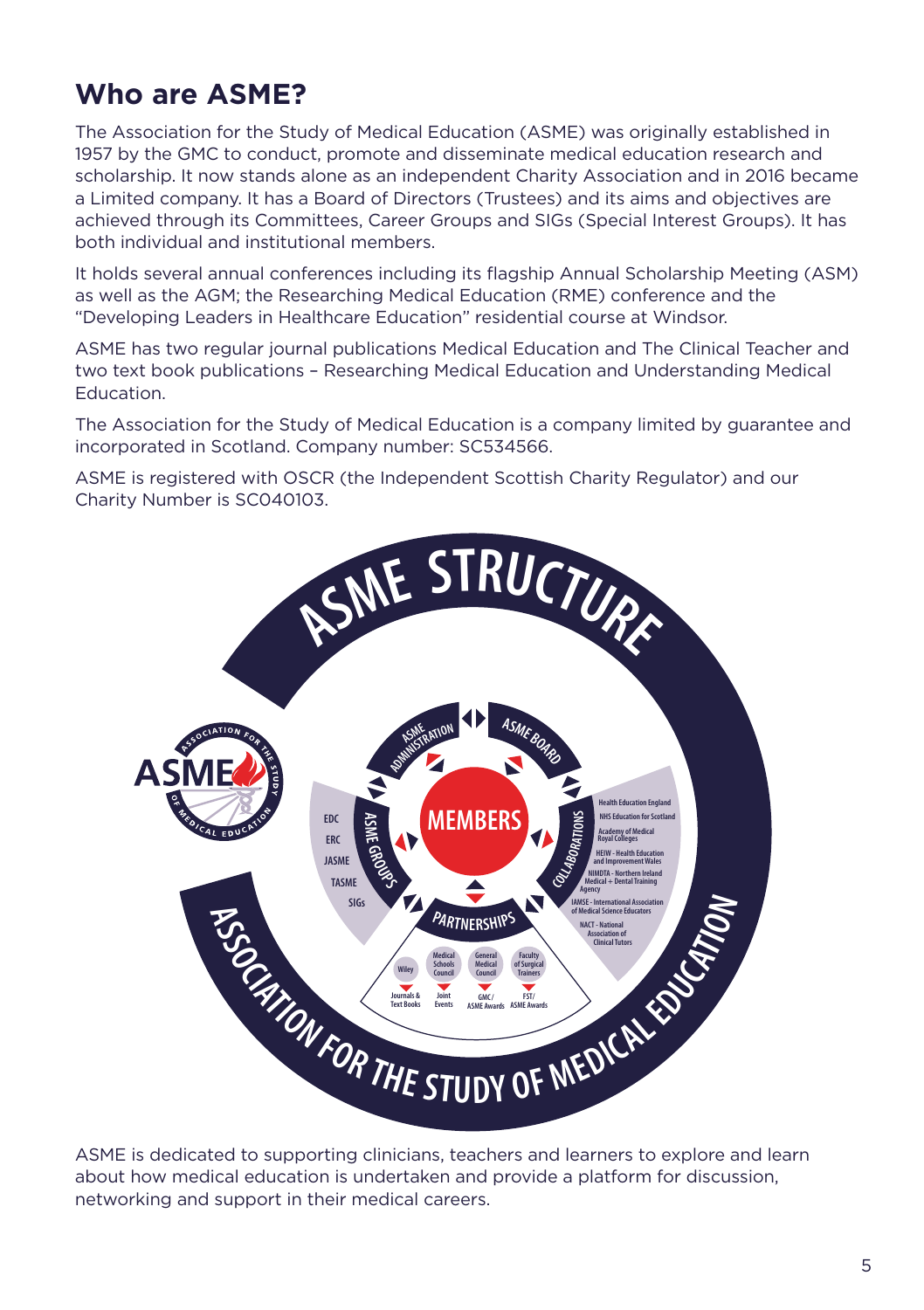#### **Who does what?**

Under the umbrella of 'ASME', various groups work within its organisational structures. Although each group is focused on different activities, the expectation is that ideas, support and information flow across the groupings.

The following outlines specific responsibilities:

#### **The Board of Directors**

The Board has responsibility for the overall management of ASME, setting and maintaining its strategic vision and upholding its constitution and regulations as a charity. Individual directors have specific responsibility for developing a core ASME function (awards, events, networks, publications, career groups, membership and social media), or for activities central to its governance (secretariat, treasurer and Chair). Also on the Board is a director representing the membership. The Board is supported by non-executive members who have a wide range of experiences & expertise both in and outside of medical education (President, Non-Executive Director).

#### **ASME Office**

The ASME Office is located in Edinburgh and it is responsible for organising, maintaining, enhancing and conducting all of ASME's operations.

#### **The Committees (Education Research Committee & Educator Development Committee)**

Central to ASME's mission of advancing scholarship in medical education, the ERC and EDC provide the operational arms of ASME's key elements: educational research and educational development. These groups create their own work streams but also help to operationalise the strategic vision of the Board. The ERC and EDC may also work with, and support, individual directors on projects aligned to the director's remit. They therefore work on behalf of all ASME's membership albeit within broad conceptual frames.

#### **Career Groups JASME and TASME**

These are also committees that work on behalf of specific career groups: JASME for medical students and F1s, TASME for F2s and all other trainee groups. These committees generate activities, resources and opportunities for the groups they represent. As members of JASME and TASME move into and out of their roles more frequently than 'established' medical educators, they have the support of the Director of Career Groups and the Director of Networks to ensure continuity and to link with the Board of Directors. JASME and TASME may also work closely with directors who have responsibility for awards, events and networks, helping to inform what needs to be done and how.

#### **Special Interest Groups (SIGs)**

The SIGs are network groups that are focused on specific topics or areas of interest. They are generated by the membership for the membership but may also stem from an identified need by the Committees or Board. Whilst the ERC, EDC, JASME and TASME enhance, support and undertake activities for their broader communities, the SIGs are responsible only for those who are part of that special interest group. To keep these groups fresh and aligned to current practices, all SIGs are set up for three years in the first instance and may change over time.

More information about our committees, career groups and special interest groups follow in this brochure.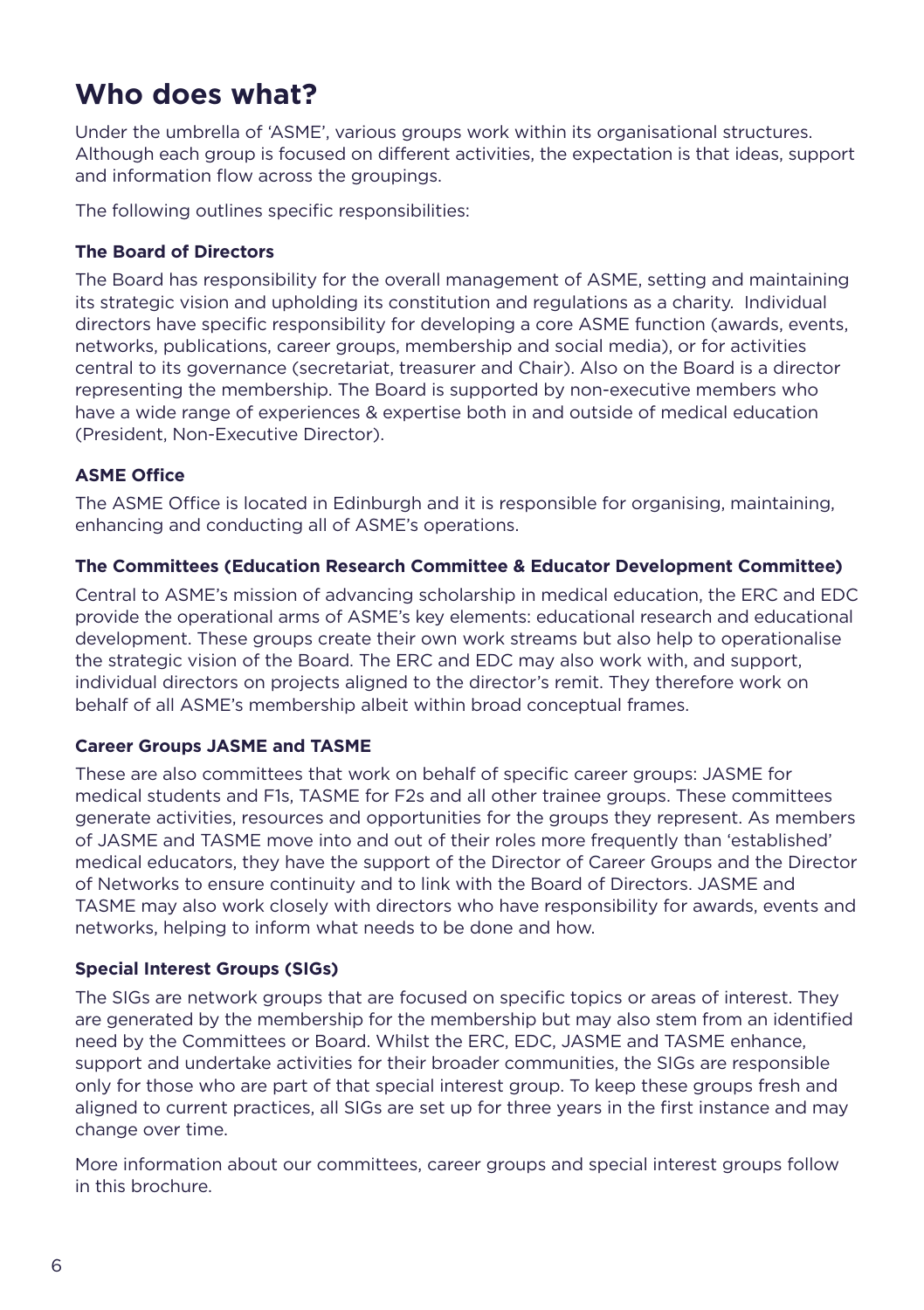#### **What's in it for me?**

ASME provides a platform for medical educators and students to meet and share the latest theories, studies and best practice, face to face and online, through its committees, groups, SIGs and conferences. We also provide many ways for you to develop your career through networking, awards, opportunities to present posters, workshops, attend conferences, etc. More information on our journals, awards and events can be found in this brochure.

Being a member of ASME from the start of your career will provide you with first class access to the latest ideas, methodologies and best practice in the medical education world. Through our committees, groups and SIGs, you will have access to a national resource and network of like-minded people with whom you can discuss and share best practice in medical education, whether you are a student or a long-established educator.

ASME provides an excellent forum to discuss your career in all its stages, fantastic networking opportunities and the chance to learn more about medical education. In addition, should you wish to get more involved you can apply to join one of the committees and the ASME Board. This will provide you with excellent exposure and experience in how committees work and is a great addition to your CV!

As you progress through your career, ASME provides a forum for you to share your knowledge and experience with people starting out in their career, helping to develop and enhance medical education for our future workforce in the UK and globally.

"Attending my first meeting of ASME was an inspirational moment from which I have been able to develop my interest in medical education research. The quality of the material presented and the expertise of the audience in ASME conferences is second to none and provides helpful feedback and useful comment to develop ideas and complete projects. The opportunity to meet people who share interests in education are many and networking is facilitated by having access to experts who are happy to talk to interested colleagues, however inexperienced. Networking at conferences and meetings provides links and the basis for future collaborations and ideas. ASME has a record of helping develop researchers, investing in meetings like the Research in Medical Education Conference each year. Attending workshops at these conferences has taught me about a range of research techniques and given the chance to discuss successes and difficulties with others who have a shared or greater experience.

Investment in people is a theme in ASME as is demonstrated in the textbooks produced by the Association (Understanding Medical Education; Researching Medical Education). Access to the Association's partner journals (Medical Education, The Clinical Teacher) are a good read as well as valuable resources and sources of reference. The editors are always on hand at conferences and will help with shaping articles for publication. I have also had the opportunity to be part of the "workings" of ASME as an Executive Committee and then Board Member. I have found it personally rewarding, being able to help shape the Association and develop initiatives, work with people and groups and have the pleasure of seeing the products of their endeavours. The knowledge, insights and understanding I have gained from my participation in ASME have influenced my thinking not only about research but also about the way in which I approach concepts and issues met on a daily basis in postgraduate medical education. Worth the money? Certainly. Worth the time? Absolutely."

*Professor Peter Johnston Previous Director of Career Groups*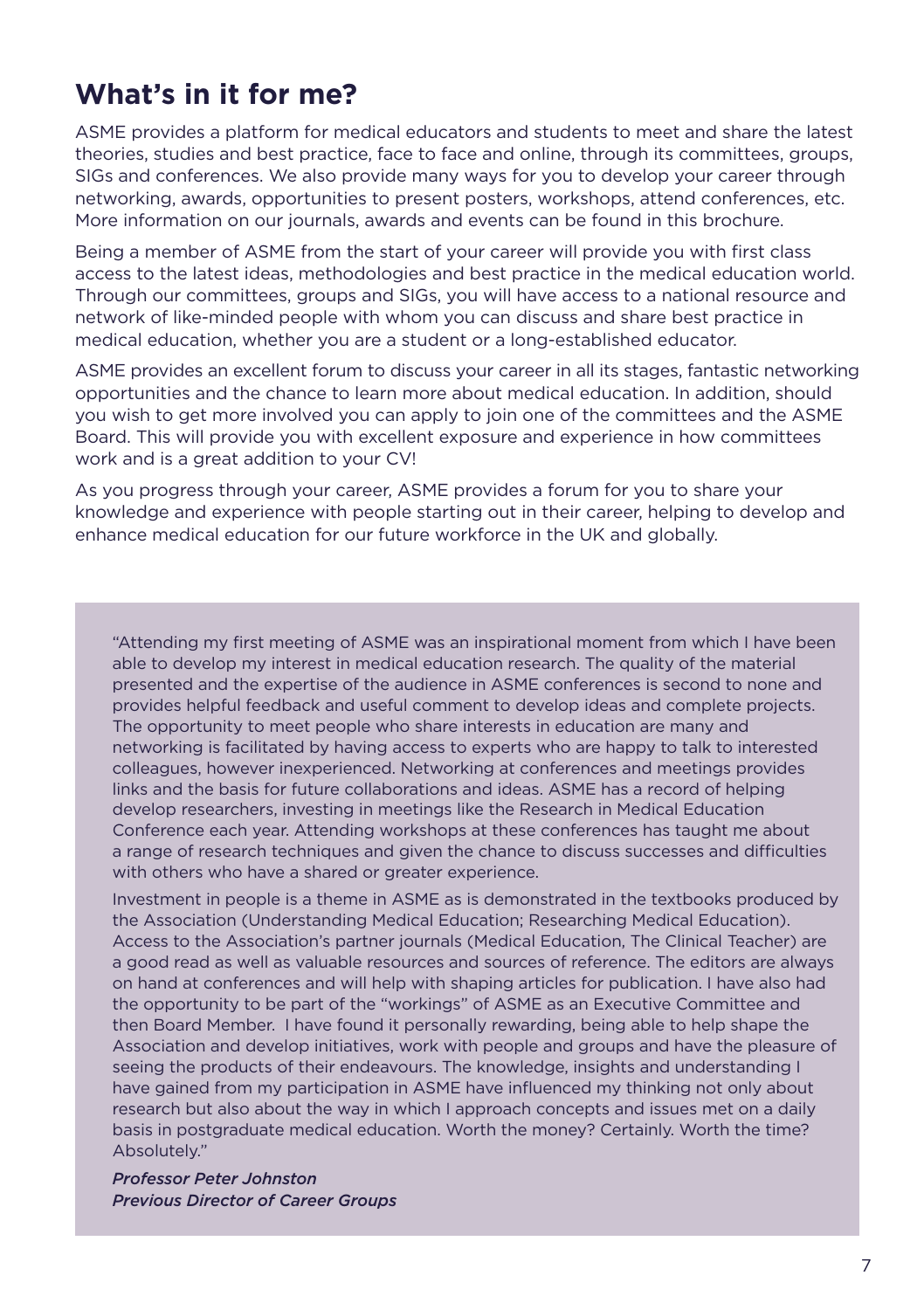"I joined ASME a long time ago when there were only 2-3 'teacher development' programmes offered in the UK and like many of us who came from outside of medicine, we lived and worked in isolation from our academic roots. I had attended a number of other conferences in those early days but it was at the ASME annual conference where I felt at home: it was friendly, it was welcoming and there were people there who were interested in the sorts of things I cared about. In those early years, it was like finding your tribe! From the first conference, I knew if I went there, I could present work that was a bit 'different' and it would receive challenge rather than decimation. Every year I met more 'good' people and, surprisingly for a rampant introvert, built up a group of like-minded colleagues I now call friends.

What I loved about ASME then, and continue to love, respect and admire today, is the amount of work people put into making it better for others across the continuum of medical education. It is that sort of commitment that has shaped 20 years of progress. Being able to contribute to ASME by chairing the Education Research Group and then on the Board of Directors has been a privilege. It has allowed me to progress projects that I believed were meaningful and important (and thankfully ASME has agreed). ASME gives people opportunities to demonstrate the all-important 'national profile' but it also makes it possible to still make a difference."

#### *Dr Jane Stewart Previous ASME Director of Special Projects*

"My journey in ASME started around 2000/2001. I had just started working in Aberdeen and the then Dean of Undergraduate Medical Education was an ASME fan, and really encouraged all us "newbies" to join ASME. Money was found to send a few of us to the ASMs, which was so good in terms of my own learning and networking. I then applied for a small grant, and got one. This grant really helped me internally – lots of kudos and a legitimisation of my position as someone who "researched" medical education. With this behind me I responded to an advert for new Education Research Group (now Committee: ERC) members, and again was fortunate enough to get this position. I ended up as Chair of the ERC within a couple of years (indeed getting the Chair position when I was on maternity leave). I enjoyed this, leading on the organisation of the RME, managing the Small Grant Awards process, and so on. I learned a lot from these tasks, and from managing the Committee and being part of the ASME Executive. I then applied for the post of Chair of ASME when Trudie Roberts stepped down, and, against a field of far more qualified applicants than I, got the position. I have led the organisation through a turbulent time and have learned more about leadership and management than I thought possible!"

*Professor Jen Cleland Previous ASME Chair*

"Just to say what an exhilarating experience attending the ASME conference was and please convey my best wishes to all the organising team. It is the first time I have been to ASME and I am so impressed with the slickness of the operation (from the speakers room right up to the auditorium) and the size of the meeting is so much more aligned to conversational and collaborative networking than AMEE. I really wanted to convey my thanks personally also for winning the EDG award and how much it has meant to me both personally and professionally."

Many thanks again

*Fred Pender ASM 2018 delegate*

If you have any questions, please just email us at: **info@asme.org.uk**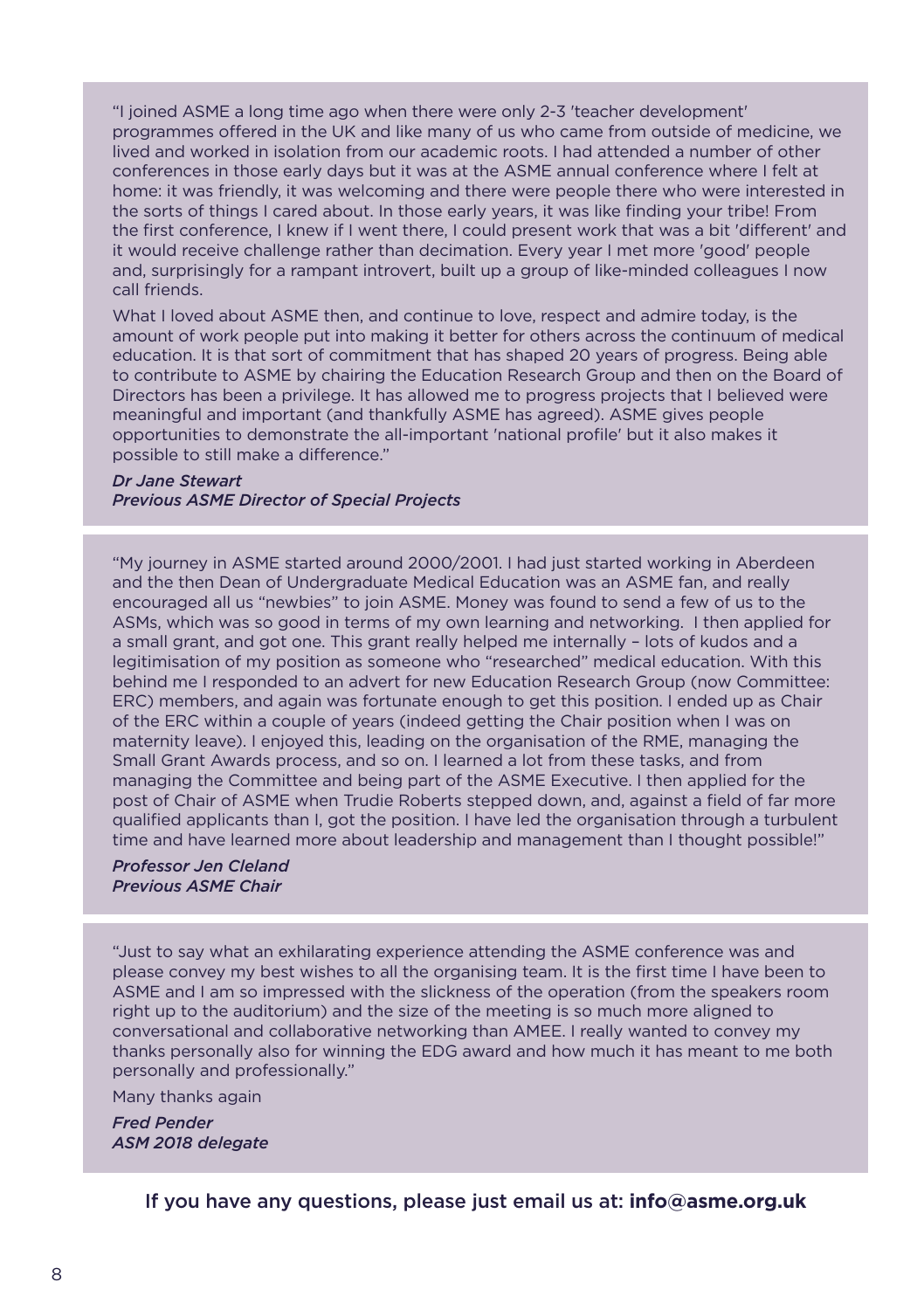

## Awards, Grants and Prizes

ASME offers a wide range of awards encompassing all stages and types of medical education careers, to reflect our diverse membership. The awards range from poster prizes at our Annual Scholarship Meeting to PhD studentships.

ASME's strategic aim is to advance scholarship in medical education. Our awards aim to cover all aspects of scholarship, including innovation, evaluation, research and practitioner inquiry. Therefore, some awards fund projects, others allow people to attend courses or visit other institutions, and others recognise prior achievement.

We welcome applications from first time applicants and from members who are based outside the UK (unless an award specifically states this is not the case). Information about each award, the eligibility criteria and deadlines is on our website: asme.org.uk/awards

Some of our awards are run in conjunction with other organisations for example the General Medical Council, British Society for Rheumatology and Faculty of Surgical Trainers. We also offer two awards in partnership with Wiley, publishers of our journals The Clinical Teacher and Medical Education.

If you have any questions about any of our awards or wish to discuss the portfolio, including ideas on how to develop it, please email **director-awards@asme.org.uk** or **awards@asme.org.uk** 

#### **asme.org.uk/awards**

For more information, email **info@asme.org.uk** or visit our website for a list of all membership benefits and details of how to join online.

#### **asme.org.uk**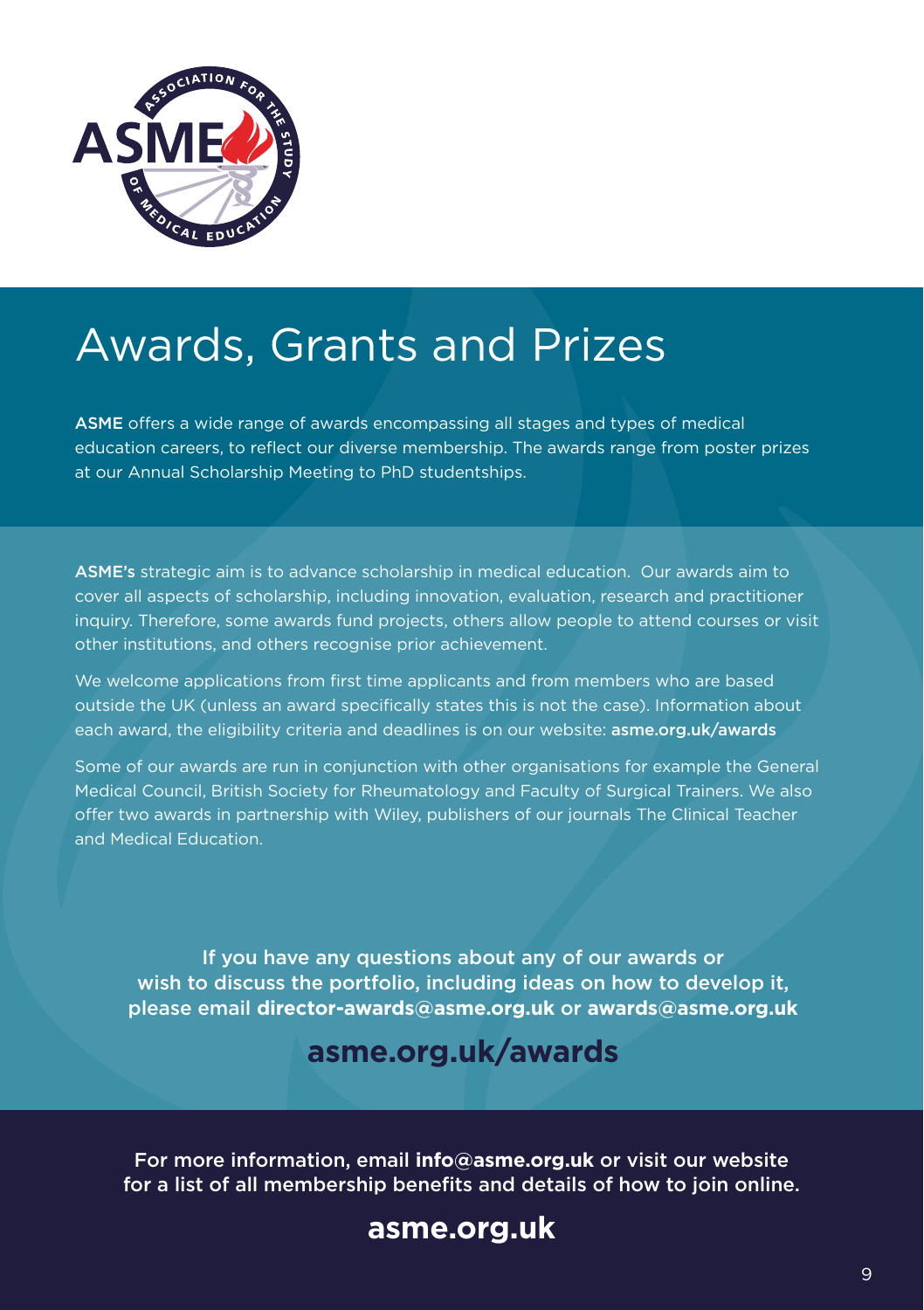## **Exclusive 30% Member Discount**

on **Understanding Medical Education** and **Researching Medical Education** when purchased via the ASME website

**Understanding Medical Education** synthesizes the latest knowledge, evidence and best practice across the continuum of medical education

Available to purchase via **www.asme.org.uk/resources.html**



**Researching Medical Education** is an authoritative guide to excellence in educational research in the health professions

Available to purchase via **www.asme.org.uk/resources.html**



Institutional members interested in purchasing our textbooks, please email membership@asme.org.uk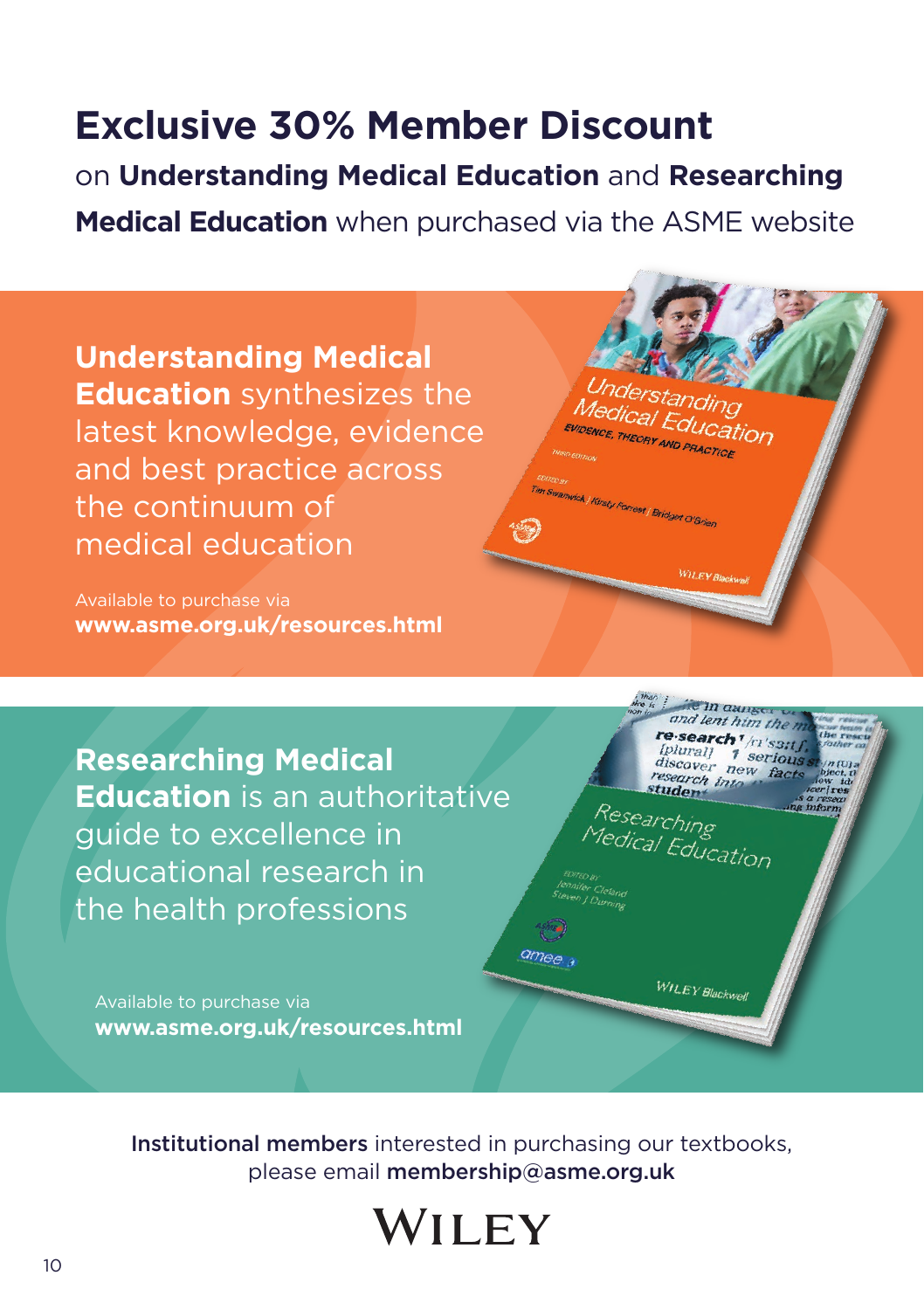## The **Medical Education** and **The Clinical Teacher** apps are free for **ASME** members



Read **Medical Education**  on the go with the official Medical Education app

Available for iPad®, iPhone®, iPod Touch® and android.



**http://bit.ly/Mededapp**

**http://bit.ly/Mededgoog**



Available for iPad®, iPhone®, iPod Touch® and android.



**http://bit.ly/TCTapp**

**http://bit.ly/TCTgoog**



# WILEY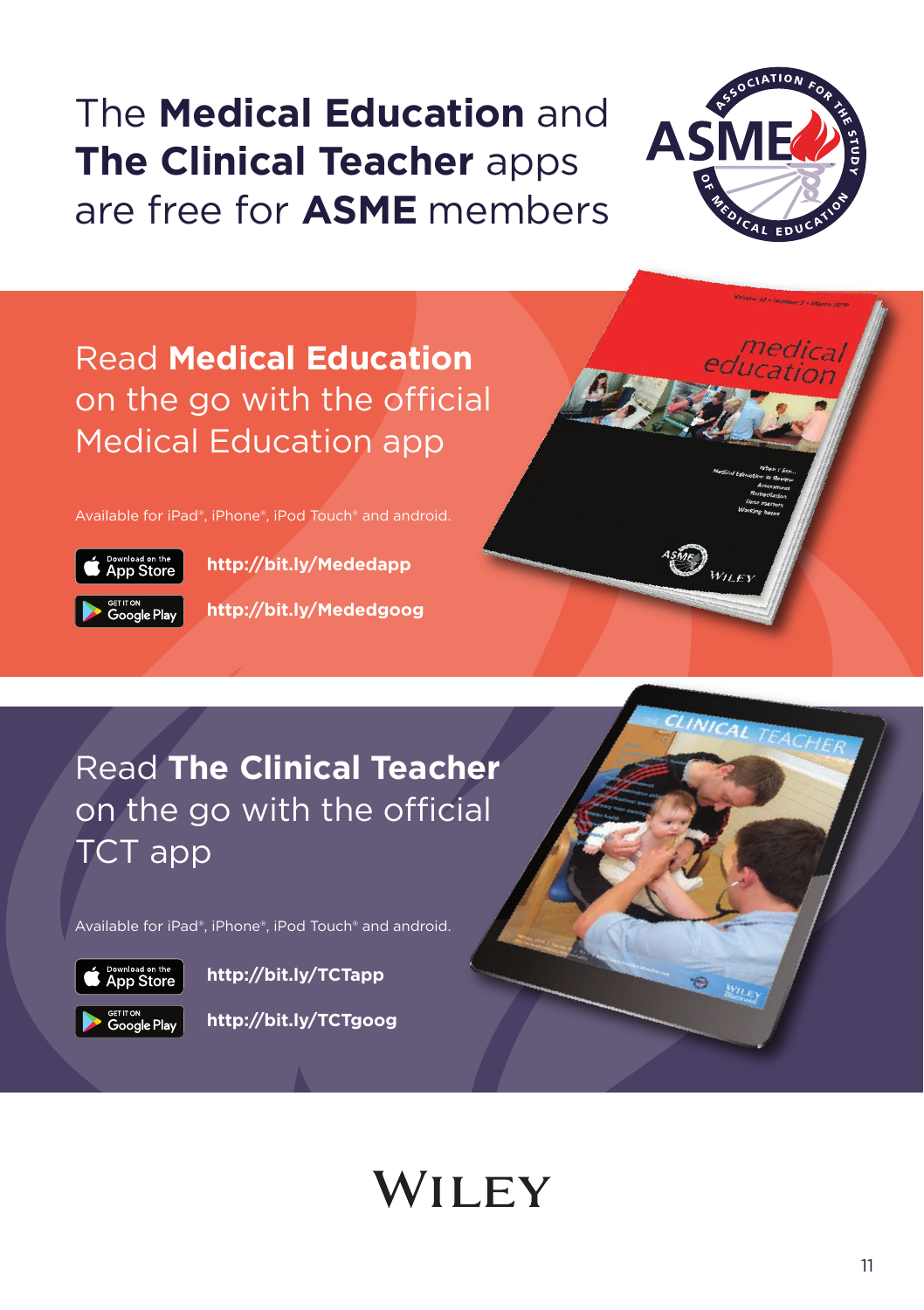



## Educator Development Committee

## **Mission**

To support and promote the evidence informed professional development of the community of medical educators.

#### **Aim**

The purpose of the group is to:

- **Promote and disseminate good educational practice for the benefit of patient care.**
- $\triangleleft$  Encourage the scholarly development and career progression of educators.
- $\triangle$  Facilitate networking and collaboration across medical education communities.

#### **Vision**

The EDC aims to promote and support educator development and address educator learning needs through various means. These include the awarding of prizes, the delivery of workshops relevant to educators at all career stages, including at the ASM, and the organisation and hosting of regional meetings.

#### **What we are planning**

To further support experienced and new educators alike, we are developing new ways of sharing and recognising good educational practice. We are working with other groups to explore supporting educator development at all career stages. If you have suggestions you would like EDC to consider, please contact us on edc@asme.org.uk

For more information, email **edc@asme.org.uk** or visit our website for a list of all membership benefits and details of how to join online.

## **asme.org.uk/edc**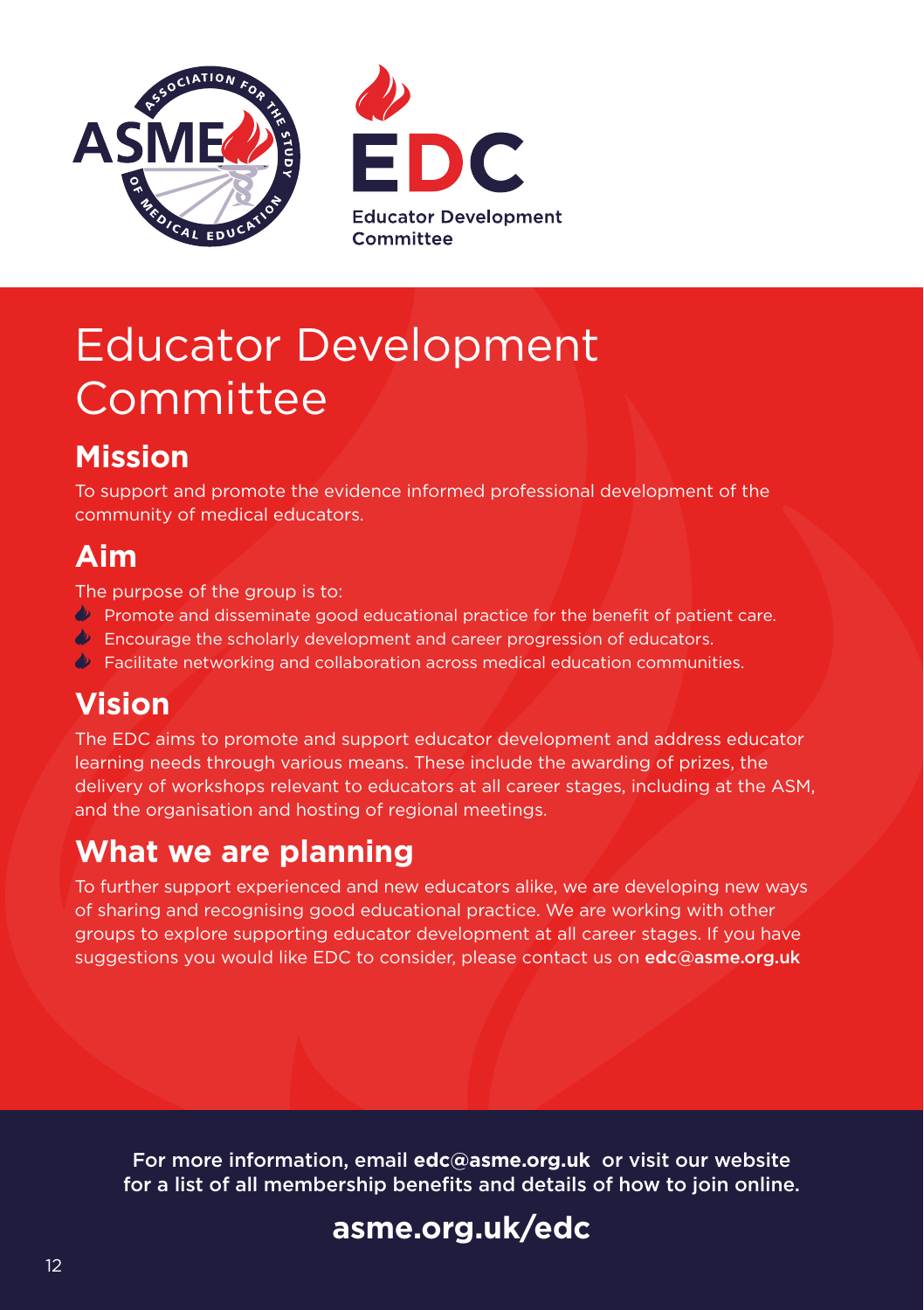#### **Events/Activities**

Regional medical education events, currently the Midlands Regional Conference and The Northwest Medical Education Forum.

#### **EDC Awards**

#### **EDC Education Innovation Award**

The ASME EDC Education Innovation Award has been developed to highlight, promote and disseminate examples of innovative educational practice in medicine. The value of the award is £1,000 towards professional development expenses and the opportunity to present their paper at the EDC "Innovative, Interesting and Prize Winning Work" session, ASME ASM.

#### **EDC Educator Development Awards**

The EDC Educator Development Awards are aimed at providing funding for an individual to further develop themselves as an educator. Options include (but are not limited to) allowing travel to visit a host institution to gain experience in a specific type of teaching, travel to events or conferences, attendance at relevant courses or undertaking a specific educational development in a home institution. The total value of available awards is £5,000 in any year to be divided at the discretion of the EDC to maximise the impact of the awards. There will normally be at least two awards made each year.

Please see our website, www.asme.org.uk/edc, for more information on our events and awards.

#### **Other information**

EDC is particularly interested in hearing from individuals keen to develop new regional events.

For more information, email **edc@asme.org.uk** or visit our website for a list of all membership benefits and details of how to join online.

#### **asme.org.uk/edc**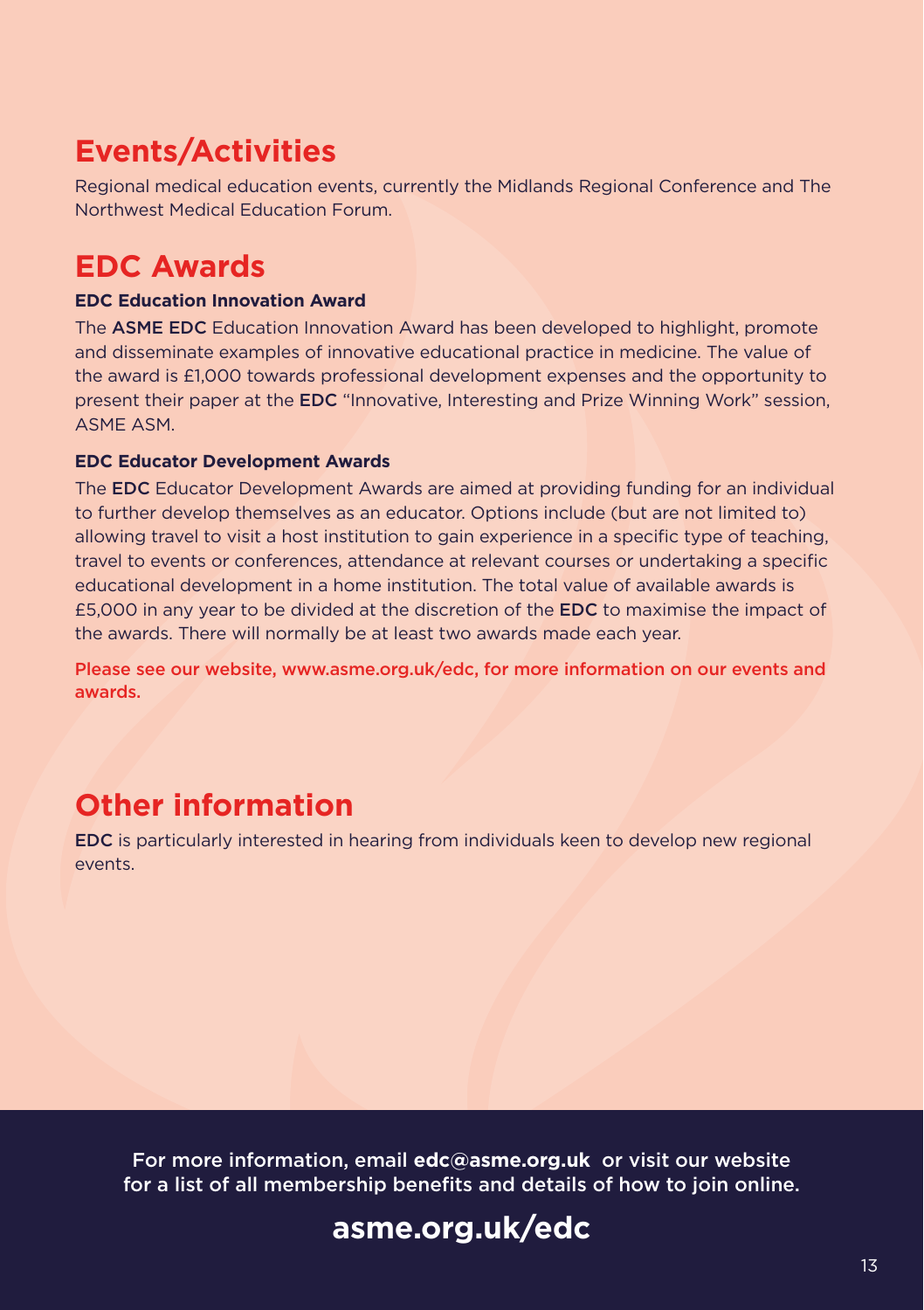



## Education Research Committee

#### **Mission**

We share the overarching mission of ASME, which is *Advancing Scholarship in Medical Education*.

#### **Aim**

We aim to advance scholarship in health professions education; our definition of scholarship is holistic, leaning into the four types of scholarship proposed by Boyer (1990).

We aim to advance the scholarship of discovery by fostering and supporting the types of educational research that can inform and shape the purposes and practices of health professions education and training. e.g. through hosting the Researching Medical Education (RME) conference, with its distinct focus on methodological issues.

We aim to advance the scholarship of integration by actively supporting interdisciplinary and inter-professional dialogue. This is reflected in the diverse disciplinary and professional backgrounds of our committee members and by continuing to showcase a broad range of methodological approaches at RME.

We aim to advance the scholarship of application through purposeful engagement and networking within and beyond ASME communities, including our career groups and SIGs.

We aim to advance the scholarship of teaching and learning by embracing and promoting multiple approaches to research and enquiry and creating spaces where ASME members can discuss ideas and practices in meaningful ways. We also do this through our work on behalf of ASME as reviewers of grants and papers.

*Boyer, E.L. (1990) Scholarship reconsidered: priorities of the professoriate. Special Report for the Carnegie Foundation for the Advancement of Teaching.*

For more information, email **erc@asme.org.uk** or visit our website for a list of all membership benefits and details of how to join online.

#### **asme.org.uk/erc**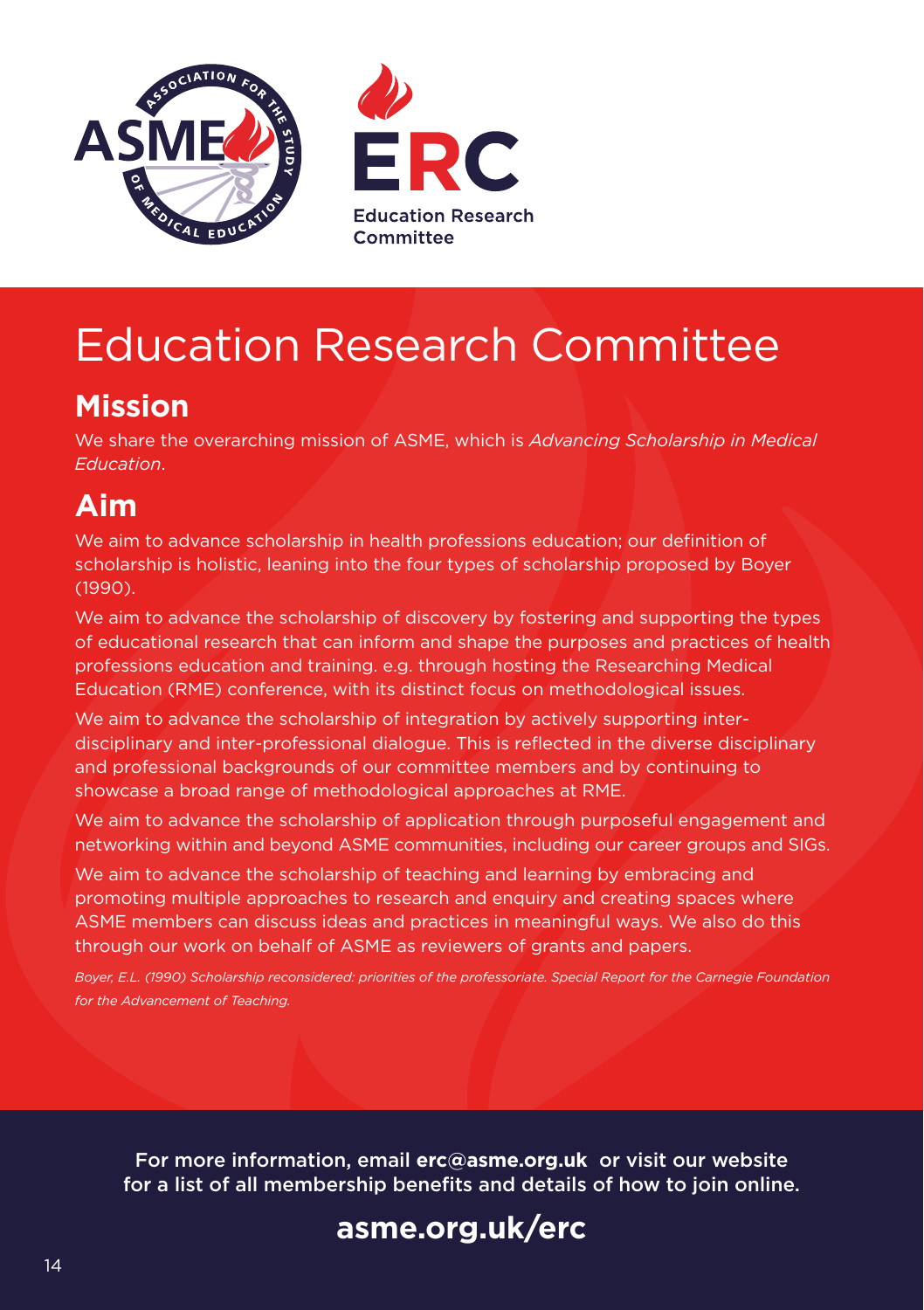#### **Vision**

#### Our vision is to:

#### Promote, support and sustain a culture of educational research and enquiry through

- organising and hosting an annual Researching Medical Education conference designed to be of interest and value to all ASME members, irrespective of level of experience or expertise
- $\bullet$  showcasing high quality research at ASME ASM e.g. through the ERC Research Paper Award

#### Build research capacity through

- Supporting the development of medical educators' research skills through conferences, workshops and online resources
- Working closely with ASME's SIGs and career groups to help foster scholarship in its broadest sense
- $\bullet$  Supporting the award of grants and scholarships through active roles in review and feedback

#### Enhance the profile of medical education research through

- **Providing opportunities for dissemination of the outcomes of research**
- $\bullet$  Raising the profile of medical education research by actively promoting the work of ASME regionally, nationally and internationally

#### **Events**

The ERC runs a variety of events throughout the calendar year, particularly during the Annual Scholarship Meeting (ASM) and also runs the annual Researching Medical Education (RME) conference each November. All our events are accredited for Continuing Professional Development (CPD) points via the Royal College of Physicians (London).

For more information, email **erc@asme.org.uk** or visit our website for a list of all membership benefits and details of how to join online.

#### **asme.org.uk/erc**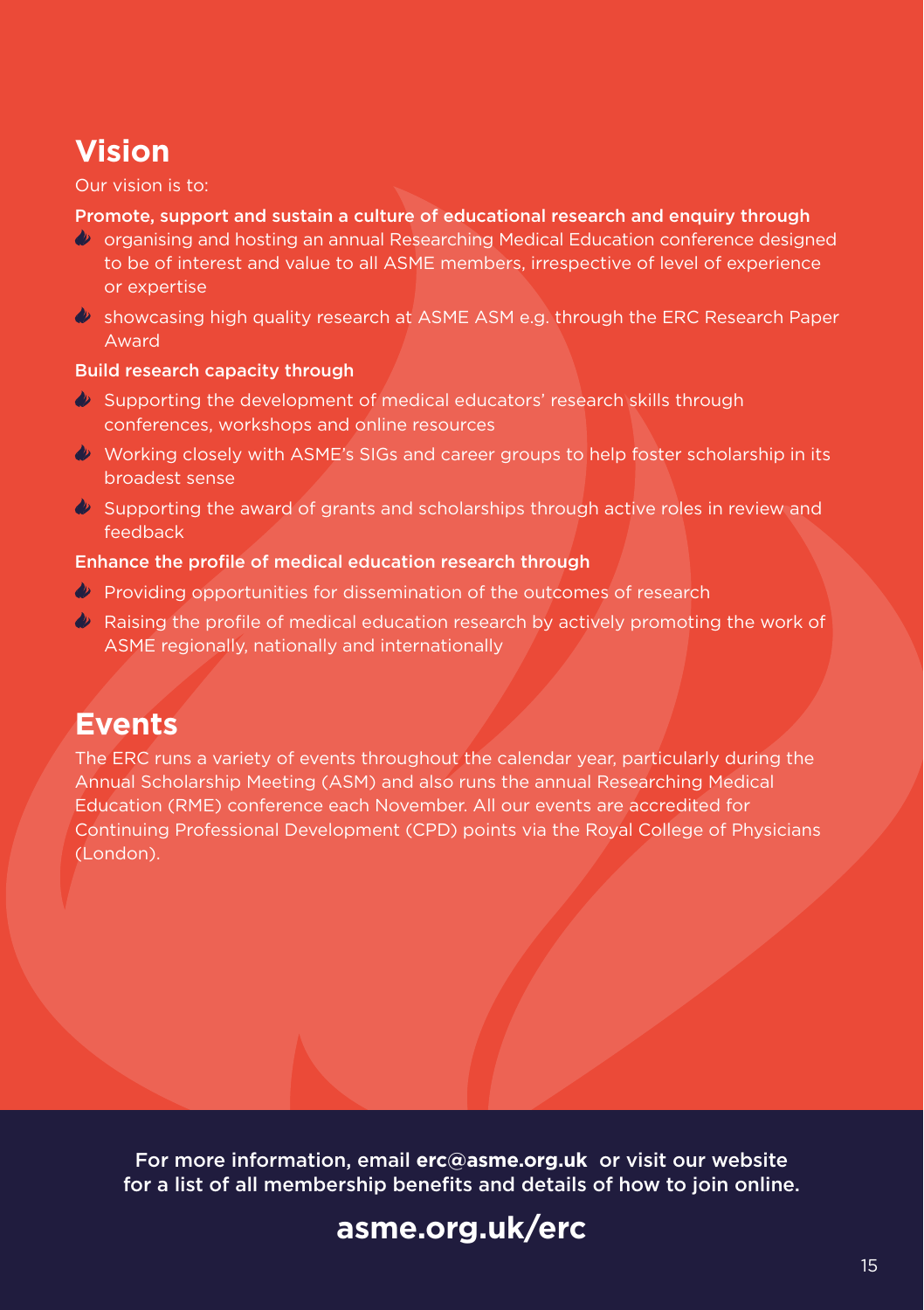#### **What is involved with contributing to the ERC?**

If you are interested in contributing to the ERC you would be required to attend approximately 3-4 group meetings each year (held in the UK) and be expected to contribute to the work of the group by reviewing the various grants, fellowships and awards that are offered by ASME via the ERC.

#### **ERC Awards**

#### **Small Grants**

ASME invites members (including undergraduate medical student members) to submit a description of a research study or evaluation of an innovation in teaching in the field of medical and healthcare education. Some educational research projects or teaching innovations often require modest amounts of funding to cover expenses such as focus group attendance, travel, and simulated patient fees and these grants are intended to assist these projects. ASME welcomes submissions from new researchers.

#### **Research Paper Award (RPA)**

The ERC has created an award in recognition of the best original research submitted to the Annual Scholarship Meeting (ASM). Those wishing to be considered for the award are invited to submit an extended abstract of no more than 800 words, detailing their work at the point of abstract submission to the ASM conference. Please note that only ASME members are eligible to apply for the ERC Research Paper Award. Unsuccessful applicants for this award will still be considered for acceptance as an oral or e-poster presentation at the ASM.

#### **ASME/GMC Excellent Medical Education Awards**

In response to recognition of the need for further research-based evidence related to medical education and training, through supporting capacity building and increasing the volume of high-quality medical education research, the "Excellent Medical Education" Programme is a set of national prizes established jointly by ASME and the GMC and are intended to fund high-quality medical education research, development and innovation. Applications using quantitative or qualitative, established or innovative methods will be welcome from ASME members based in the UK, provided their organisation is capable of fulfilling the role of a research sponsor.

Please see our website, www.asme.org.uk/erc, for more information on our events and awards.

For more information, email **erc@asme.org.uk** or visit our website for a list of all membership benefits and details of how to join online.

#### **asme.org.uk/erc**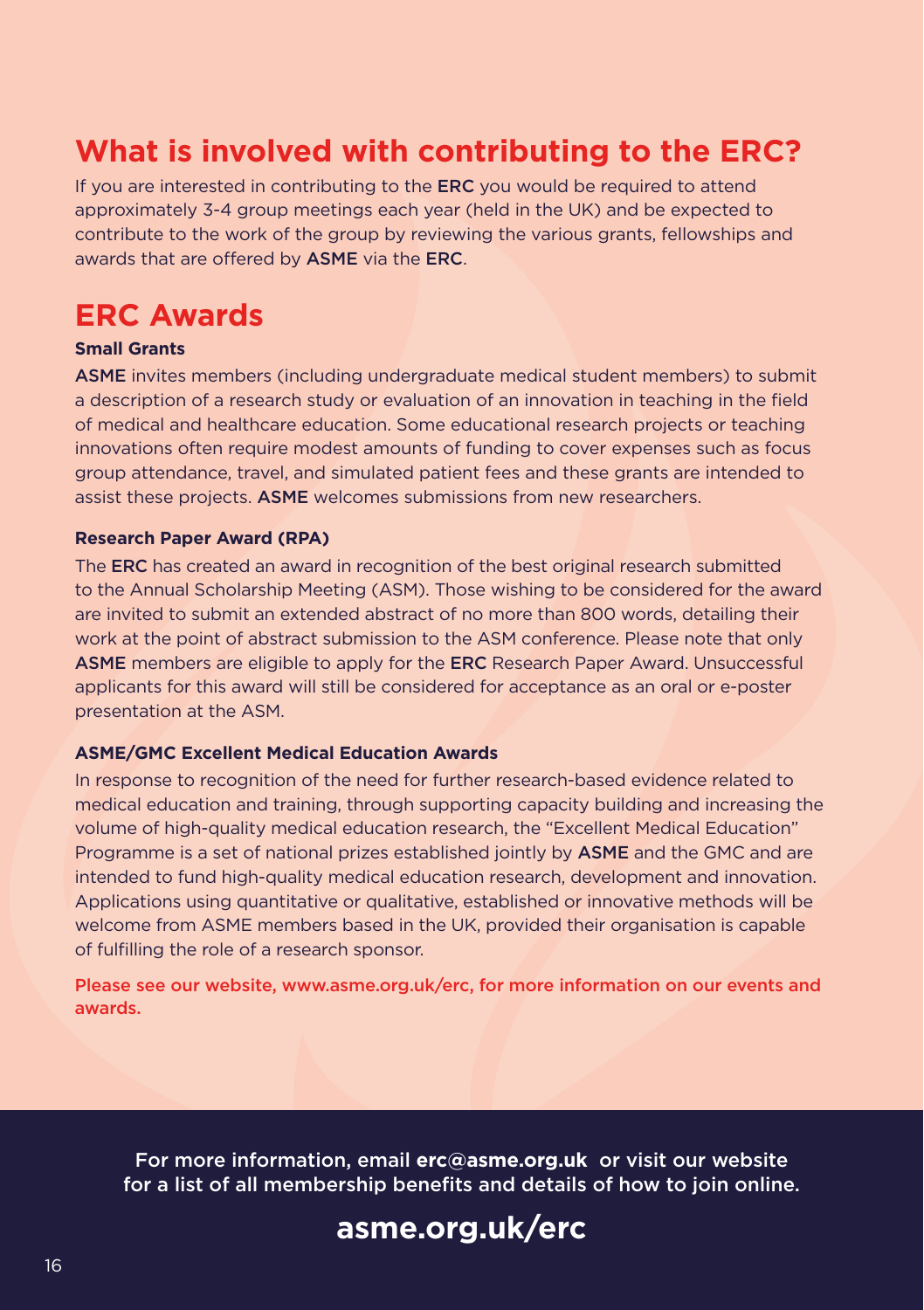

## Junior Association for the Study of Medical Education

## **Vision**

JASME aims to support its members to grow an interest in medical education. This includes providing sessions that allow members to develop their understanding and experience within medical education. Sessions are run by JASME itself and by committed volunteers who act as local representatives in their healthcare courses or places of work.

**JASME** also aims to give members an opportunity to showcase their work and receive recognition for their commitment to medical education through a range of prizes and awards.

JASME continues to build on its national networks, both within institutions and online. This includes building its local rep network and its social media platforms, using these to encourage engagement with policy, practice and research within medical education. Through such networks, JASME collects the views and experiences of their members and uses these to effectively influence medical education policy and practice through their collaboration with other SIGs and with ASME itself.

For more information, email **jasme@asme.org.uk** or visit our website for a list of all membership benefits and details of how to join online.

#### **asme.org.uk/jasme**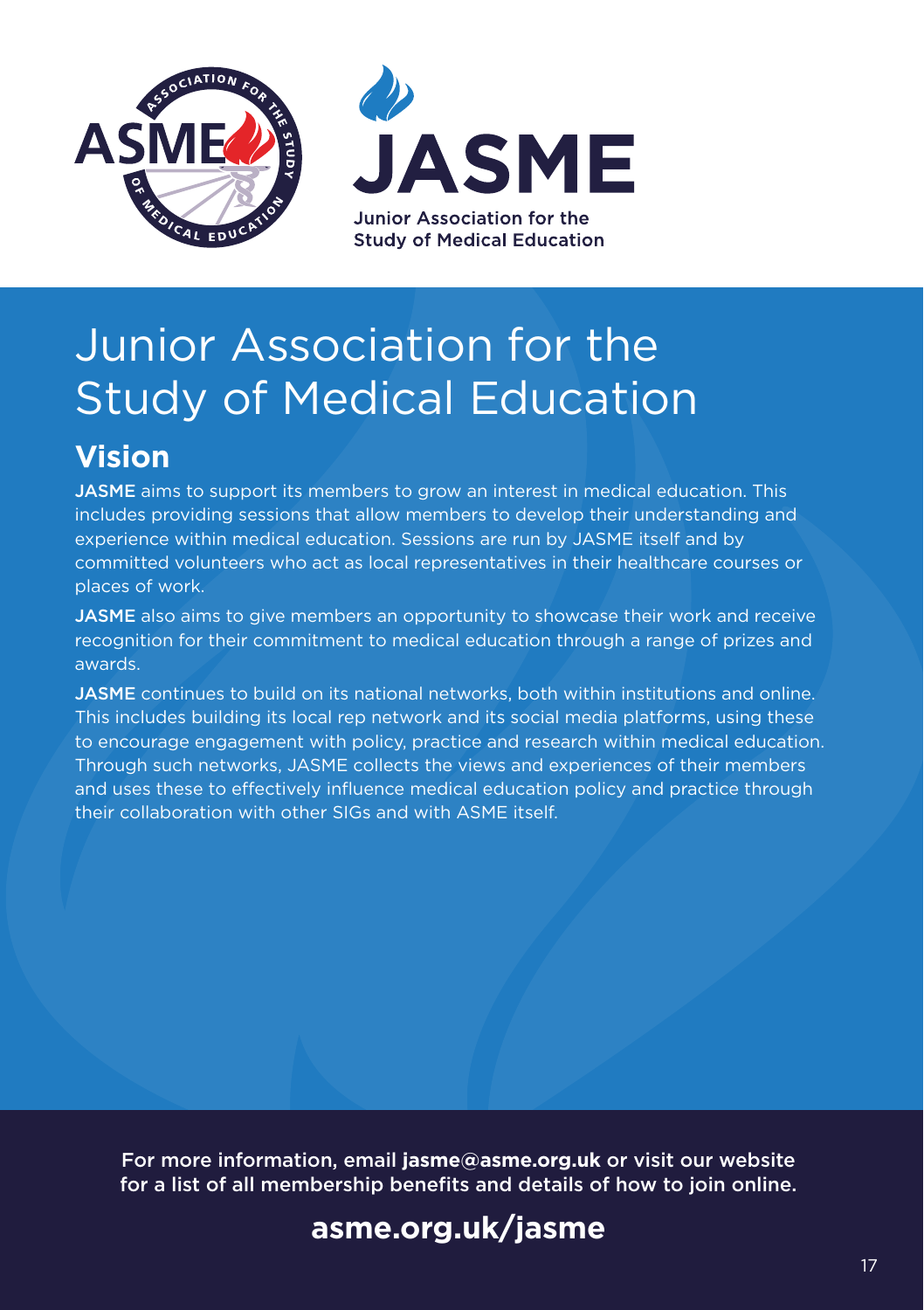#### **History**

ASME have been working to promote medical education amongst students and junior healthcare professionals since 2009. This has involved different forms, however in recent years JASME has been developing a significant social media presence and now has engagement with members and others interested in medical education through Facebook, Twitter and Instagram. JASME has also been increasing its representation at universities around the UK, with a local representative network which aims to have student representatives at every medical school in the country as well as the range of awards offered to meet the changing exposure to medical education amongst students and early career professionals.

#### **Membership Fees and Widening Participation**

We are delighted to be able to offer JASME membership at a reduced rate of £15 per annum for students studying at universities who are institutional members of ASME\*, a reduction of over 50% on the current standard JASME/Undergraduate membership fee. In addition to this, recognising that this amount can be challenging for some students whom we wish to support, we will also provide free membership to students from a Widening Participation background whilst they are in full time study. \*

- \* Terms & Conditions
- $\bullet$  Students must be studying full time at a member institution
- Reduced rates will cease on graduation
- $\bullet$  Students wishing to apply for free membership must provide a letter from their institution confirming their WP or WP++ status or that they are in significant financial hardship to qualify
- $\bullet$  Membership gives online access to our journals Medical Education and The Clinical **Teacher**

Please see our website, www.asme.org.uk/jasme, for more information on our events and awards.

To find out more about **JASME** please email **jasme@asme.org.uk** @jasme\_uk **asme.org.uk/jasme**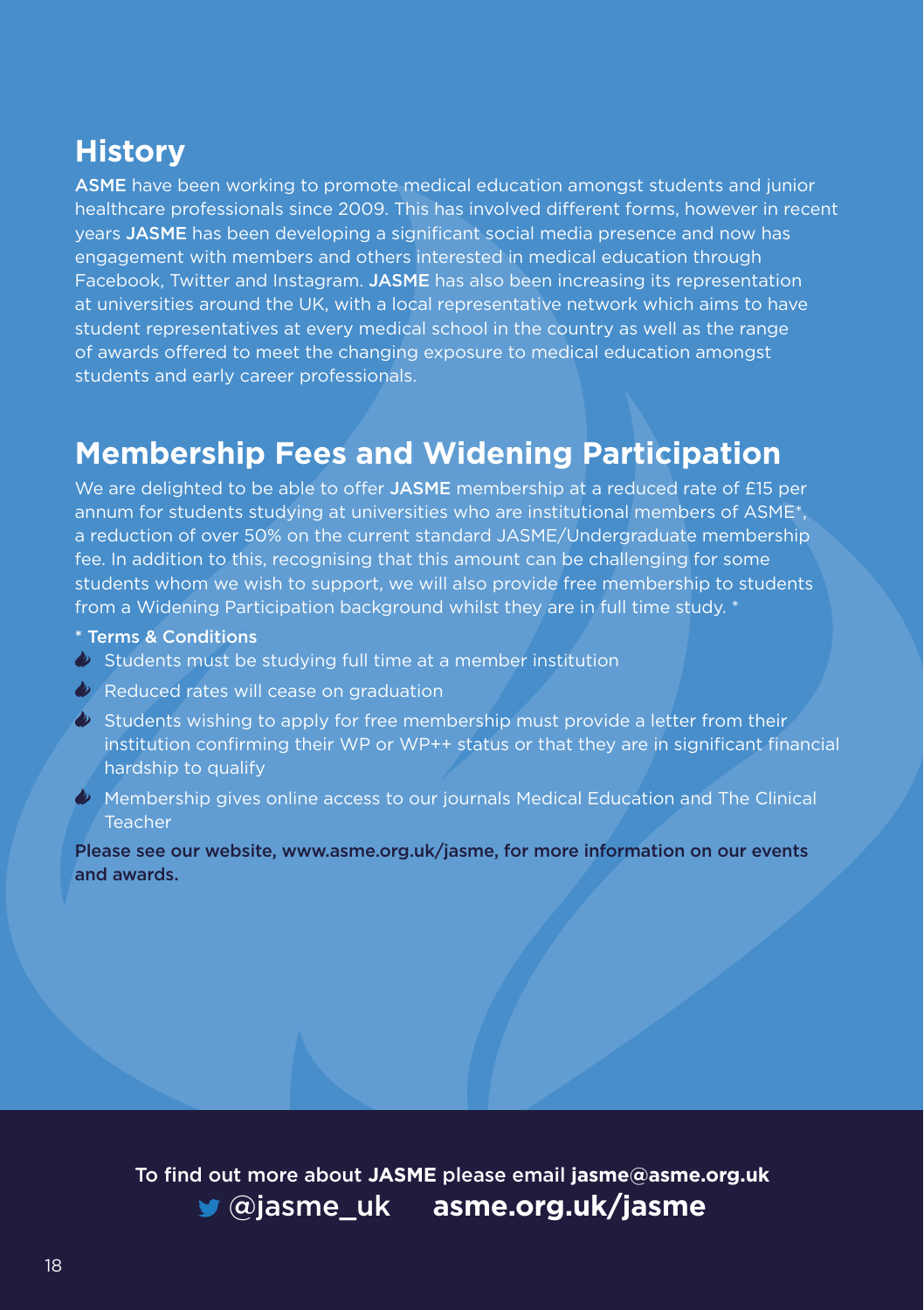#### **Awards**

JASME offers a rolling programme of prizes to its members:

#### Individual Innovation Prize

Awarded for a medical education project surrounding an original and innovative idea that has already been undertaken while an undergraduate student, FY doctor, or other healthcare professional within 2 years of graduating.

#### Group Innovation Prize

Awarded for a medical education project surrounding an original and innovative idea that has already been undertaken while collaborating as a group of undergraduate students, FY doctors, or other healthcare professionals within 2 years of graduating.

#### Sir John Ellis Student Prize

Rewards excellence in a piece of work, survey, research or innovation in which the submitter has been directly involved in the field of medical education.

#### ASME Intercalation Prize

Follows the same submission criteria and format as the Sir John Ellis Prize. However, it is specifically for projects completed during an intercalated degree.

#### **Medical School Local Representative Network**

JASME also have a fantastic local representative network, aiming to have a JASME representative at every UK medical school. The 'local reps' promote JASME at their medical school and host their own JASME-supported medical education related event each year to promote engagement in MedEd among the student body. In the past these have ranged from evenings on careers to the role of comics in medical education, full conferences to microteaching workshops.

## **Events/Activities**

As well as the local rep events, JASME attend a number of events over the course of the year: these include the ASME ASM, TASME spring conference and a range of other MedEd conferences.

To find out more about **JASME** please email **jasme@asme.org.uk** @jasme\_uk **asme.org.uk/jasme**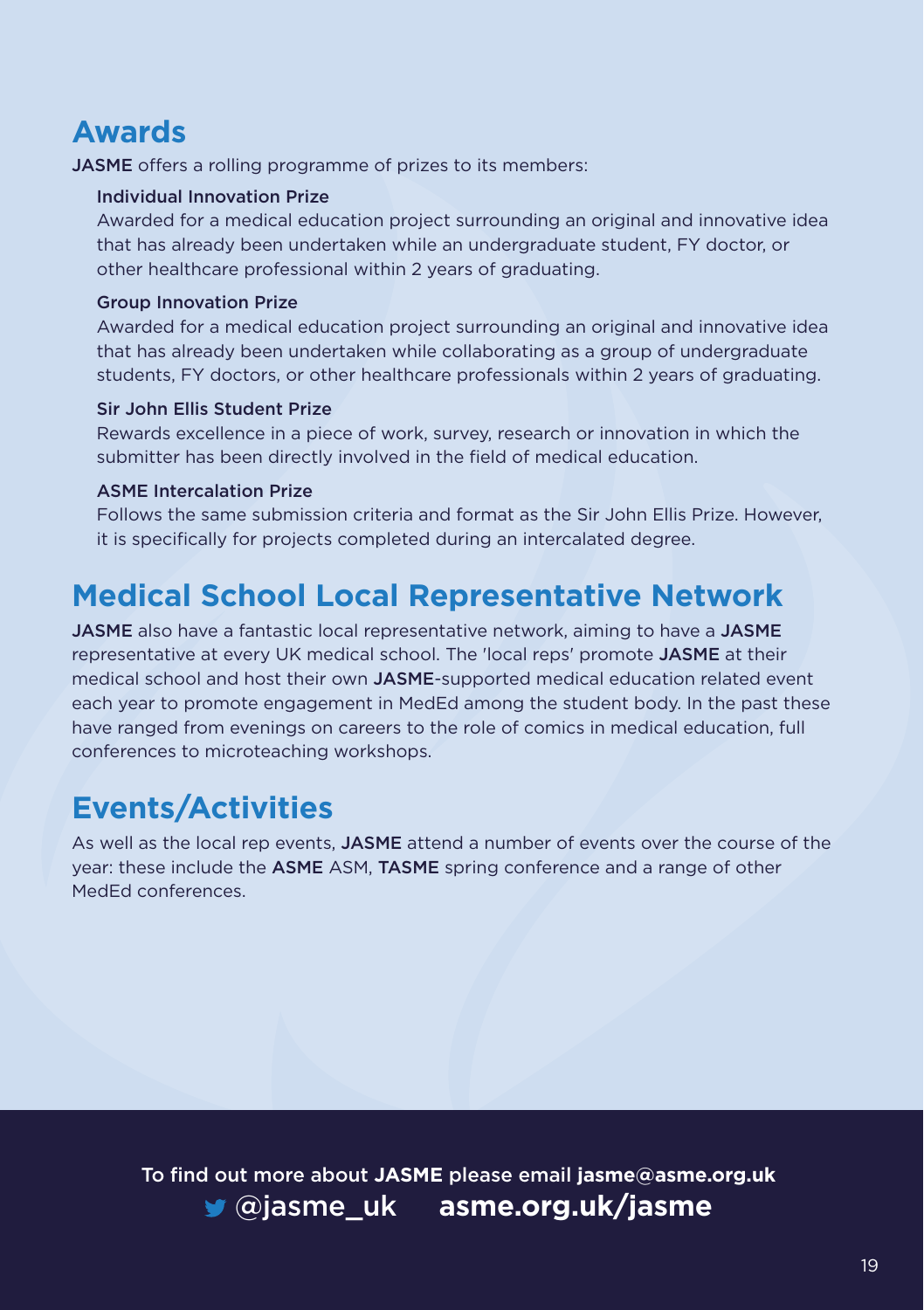

# Trainees in the Association for the Study of Medical Education

## **Mission**

TASME's mission is to foster interest and support development in medical education amongst doctors and allied health professionals who are early career medical educators.

#### **Aim**

Trainees in the Association for the Study of Medical Education (TASME) is a career group of ASME. We aim to support doctors in training or fellowships and newly qualified allied health professionals in their career development in medical education (clinical teaching, education research and scholarship, and educational leadership).

#### **Vision**

TASME works collaboratively with JASME, ASME's committees (Education Research Committee and Educator Development Committee) and other Special Interest Groups to:

- $\Diamond$  Foster an interest in medical education amongst members through activities, events and discussion that support trainee involvement in medical education.
- $\Diamond$  Influence medical education policy and practice through representation within ASME.
- $\Diamond$  Encourage and promote good practice by developing systematic training in medical education and research.
- Create a forum for trainees and clinical teaching fellows to exchange viewpoints and experiences of medical education and discuss their role within it.

For more information, email **tasme-info@asme.org.uk** or visit our website for a list of all membership benefits and details of how to join online.

## **asme.org.uk/tasme**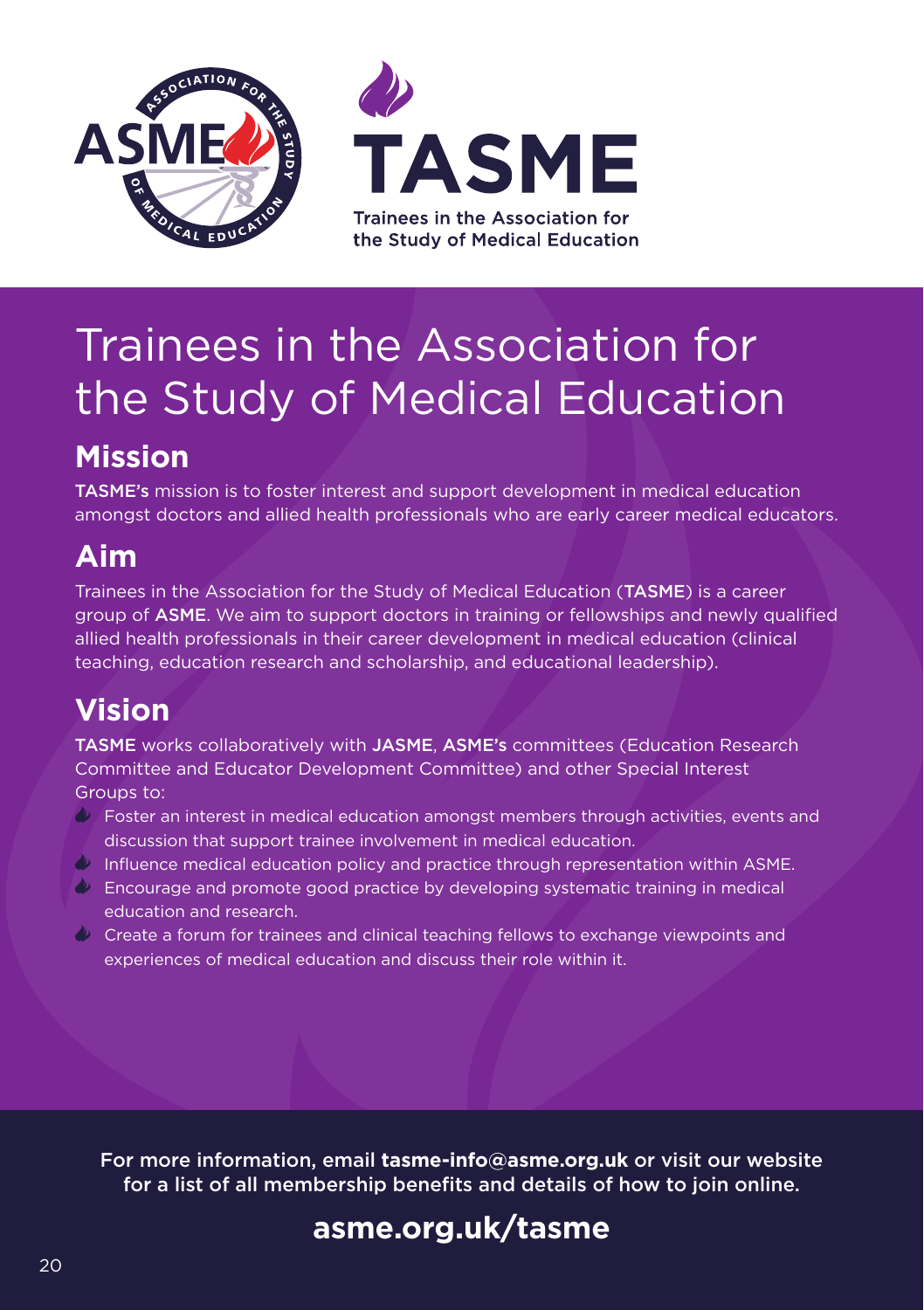#### **Vision continued...**

- $\Diamond$  Facilitate, promote and conduct medical education research initiated by trainees.
- $\Diamond$  Promote ongoing involvement in teaching throughout training and careers in medical education.
- $\Diamond$  Support career development in medical education through a range of awards, prizes, and events.

#### **Events/Activities**

TASME's flagship event of the year is the annual spring conference. This is a one-day medical education conference featuring presentations from prominent keynote speakers and interactive workshops. There is also the opportunity to submit your work as an oral or poster presentation with prizes available for best presentation.

TASME offer workshops at the Annual Scholarship Meeting and Researching Medical Education conferences.

TASME supports a series of regional workshops and events through our regional community.

#### **Awards**

TASME offer three annual awards at present:

#### Teaching Innovation and Excellence Prize

Recognises talent and ingenuity displayed by those early within their career in medical education. The prize will be primarily focused on recognising teaching but consideration will be given to entries that showcase other relevant educational activity.

#### ASM Communication Prize

Recognises creativity and achievement displayed by those early within their career in medical education. The poster can encompass any aspect of medical education including educational research, teaching activity and innovation.

#### Mentorship Prize

Supports individuals committed to a career in medical education towards a specific event or project. Applicants will be chosen on the basis of their commitment to medical education and the proposal for the use of the bursary.

Please see our website, www.asme.org.uk/tasme, for more information on our events and awards.

#### To find out more about **TASME** please email **tasme-info@asme.org.uk** @tasme\_uk **asme.org.uk/tasme**

#MedEdForum Join our regular twitter chats for lively discussions regarding medical education topics that are relevant to junior doctors and early career medical educators. 21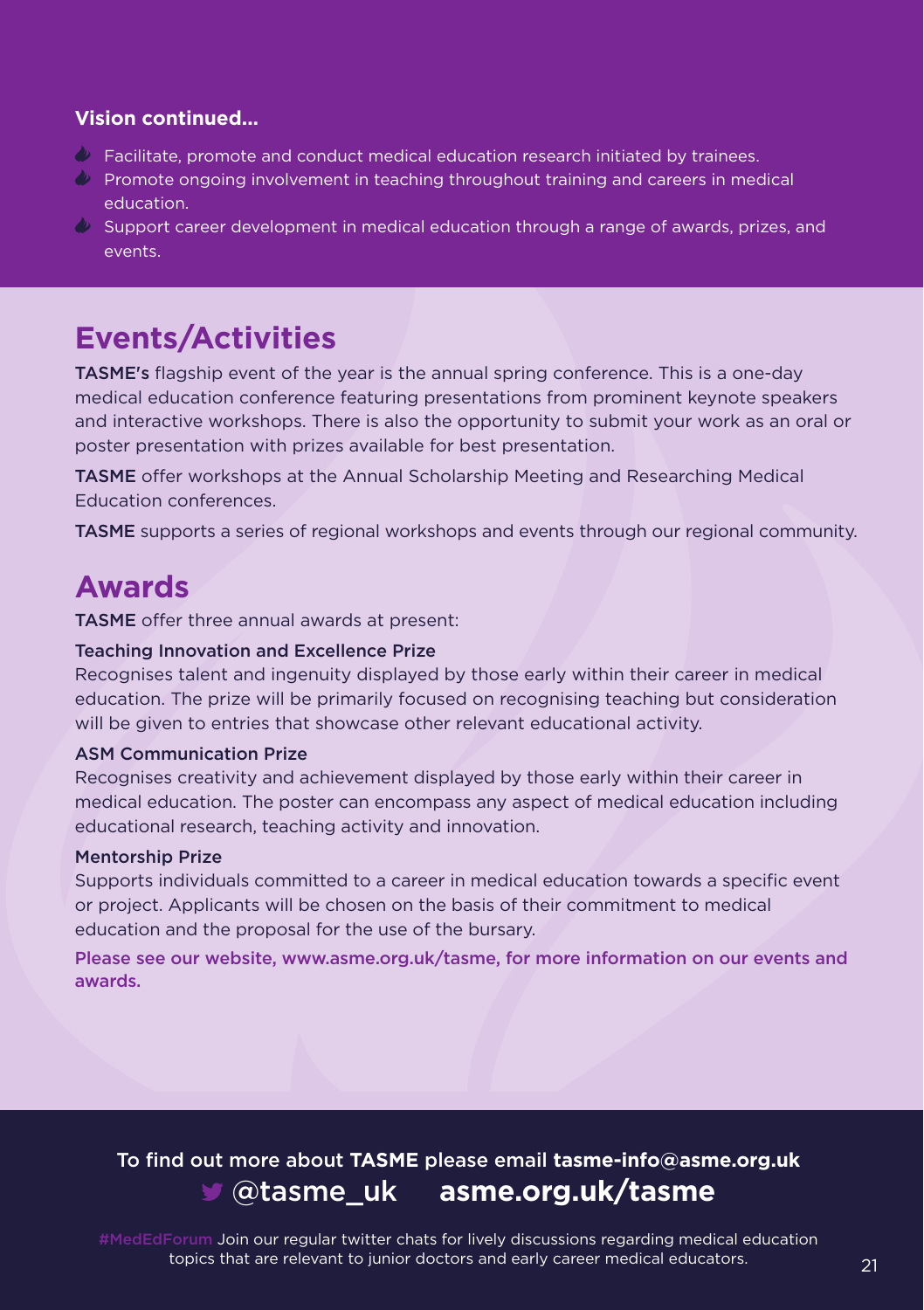



in Student Support **Special Interest Group of ASME** 

## Medical Educators Involved in Student Support (MEDISS)

## **Mission**

The Medical Educators Involved in Student Support (MEDISS) group seeks to support medical educators; creating a forum for discussion and promoting dissemination of relevant good practice and innovation.

### **Aim**

To develop an international community of practice to ensure all our medical students and trainees are effectively supported during their training.

#### **Vision**

- To determine areas of best practice of effective medical student support
- *D* To develop, share and disseminate new initiatives and information
- $\bullet$  To encourage publication of support initiatives e.g. by publishing articles in Medical Education/The Clinical Teacher
- $\bullet$  To establish a national network of medical educators involved in student support
- **To collect and articulate group views to appropriate consultations processes**

For more information, email **mediss@asme.org.uk** or visit our website for a list of all membership benefits and details of how to join online.

#### **asme.org.uk/mediss**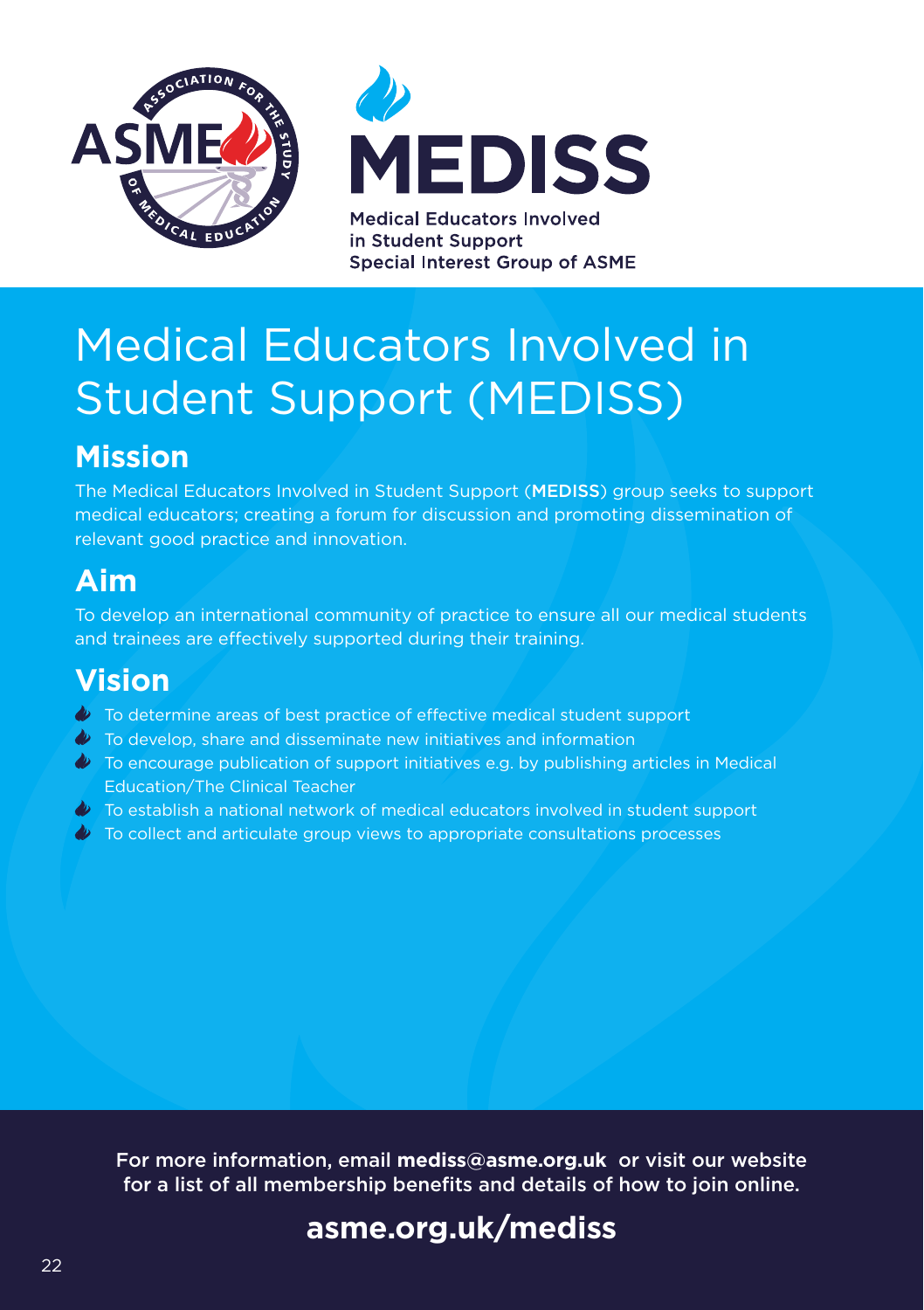



## Multidisciplinary Educators Group (MEG)

## **Mission**

To focus on the development, support and role promotion of medical educators who come from a professional background other than medicine, and to explore and promote their skills and expertise. This SIG fulfils the need to provide a recognised and explicitly badged forum for this diverse range of professionals within ASME.

### **Aim**

The principal aim of our group is to share our combined expertise and experiences in order to raise the profile of multidisciplinary educators.

#### **Vision**

- **To share knowledge and expertise regarding medical education.**
- *D* To provide networking opportunities.
- $\bullet$  To offer a forum for members to seek support, advice or project collaboration.
- $\bullet$  To raise awareness of diversity of backgrounds of those working in medical education in terms of commonalities, challenges and unique skills.

For more information, email **meg@asme.org.uk** or visit our website for a list of all membership benefits and details of how to join online.

#### **asme.org.uk/meg**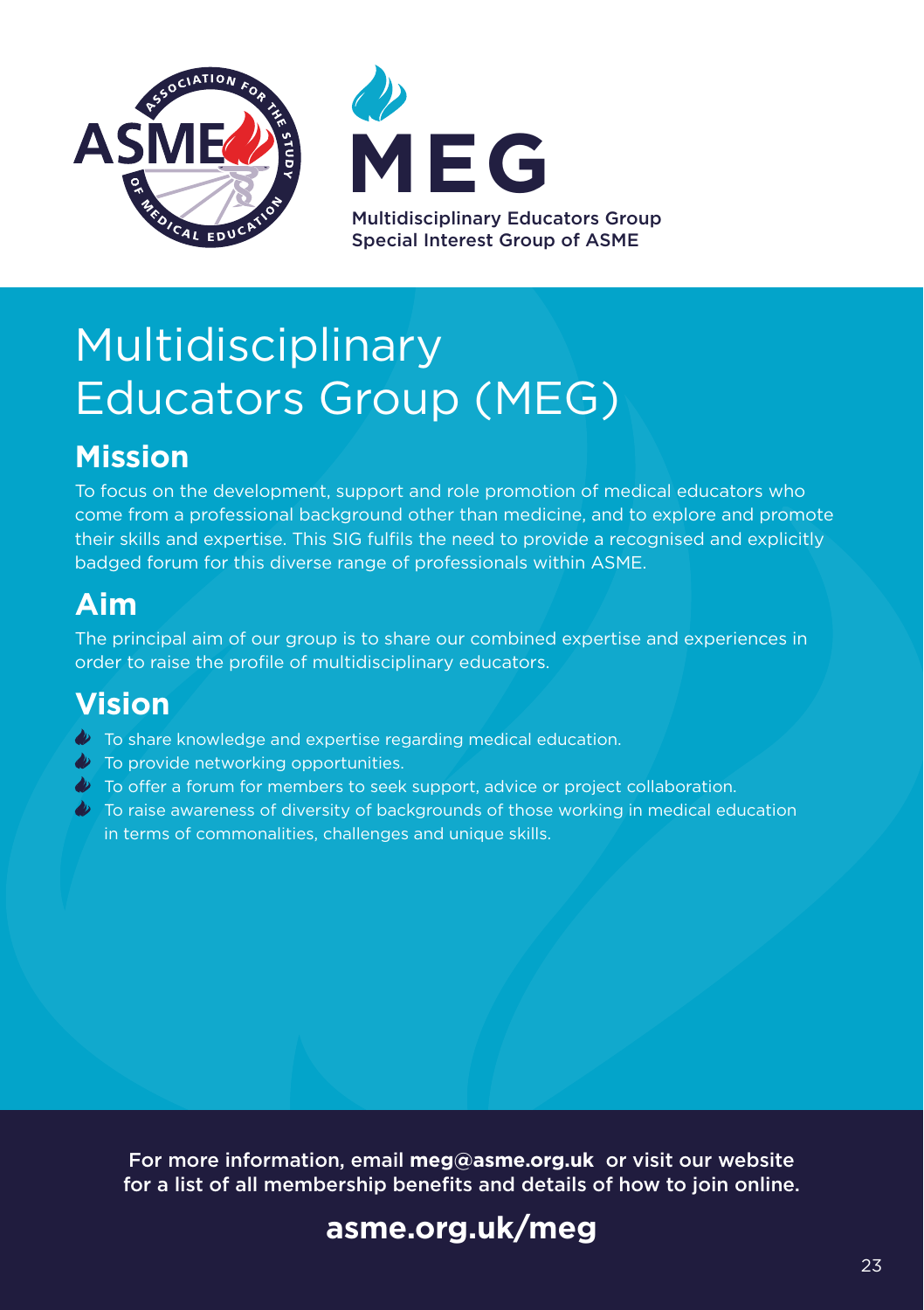



## Mindfulness in Medical Education (MiME)

## **Mission**

Mindfulness and meditative practices are important, evidence-based approaches to maintaining wellbeing in many settings including healthcare. Mindfulness in Medical Education (MiME) is a special interest group intending to create and disseminate knowledge and scholarship of mindfulness in medical education, enabling networking and collaboration across members and other special interest groups.

#### **Aim**

To raise awareness about the importance of mindfulness in a healthcare context through discussion, sharing of best practice and networking. The SIG also aims to support its members to undertake and disseminate wellbeing-related scholarship within healthcare professions.

## **Vision**

- $\bullet$  To support the wellbeing of medical students and those employed in medical education through research, teaching and sharing good practice.
- $\bullet$  To encourage networking between colleagues and institutions in order to foster conversations and collaborations relating to mindfulness and meditative practices in medical education.
- With specific reference to the inclusion of mindfulness and meditative practices in curriculums to consider how to integrate wellbeing into medical curriculums more explicitly.
- $\bullet$  To encourage established and new researchers to undertake studies that consider the inclusion of mindfulness and meditative practices in medical education.
- To establish and maintain connections with ASME-based and external organisations in order to further our objective to develop the teaching of wellbeing and mindful meditative practices in medical education.
- $\bullet$  To work towards best practice guidelines and training for mindfulness teachers who are aiming to introduce mindfulness and meditative practices into medical curricula.

Please see our website, www.asme.org.uk/mime, for more information on our events and awards.

For more information, email **mime@asme.org.uk** or visit our website for a list of all membership benefits and details of how to join online.

## **asme.org.uk/mime**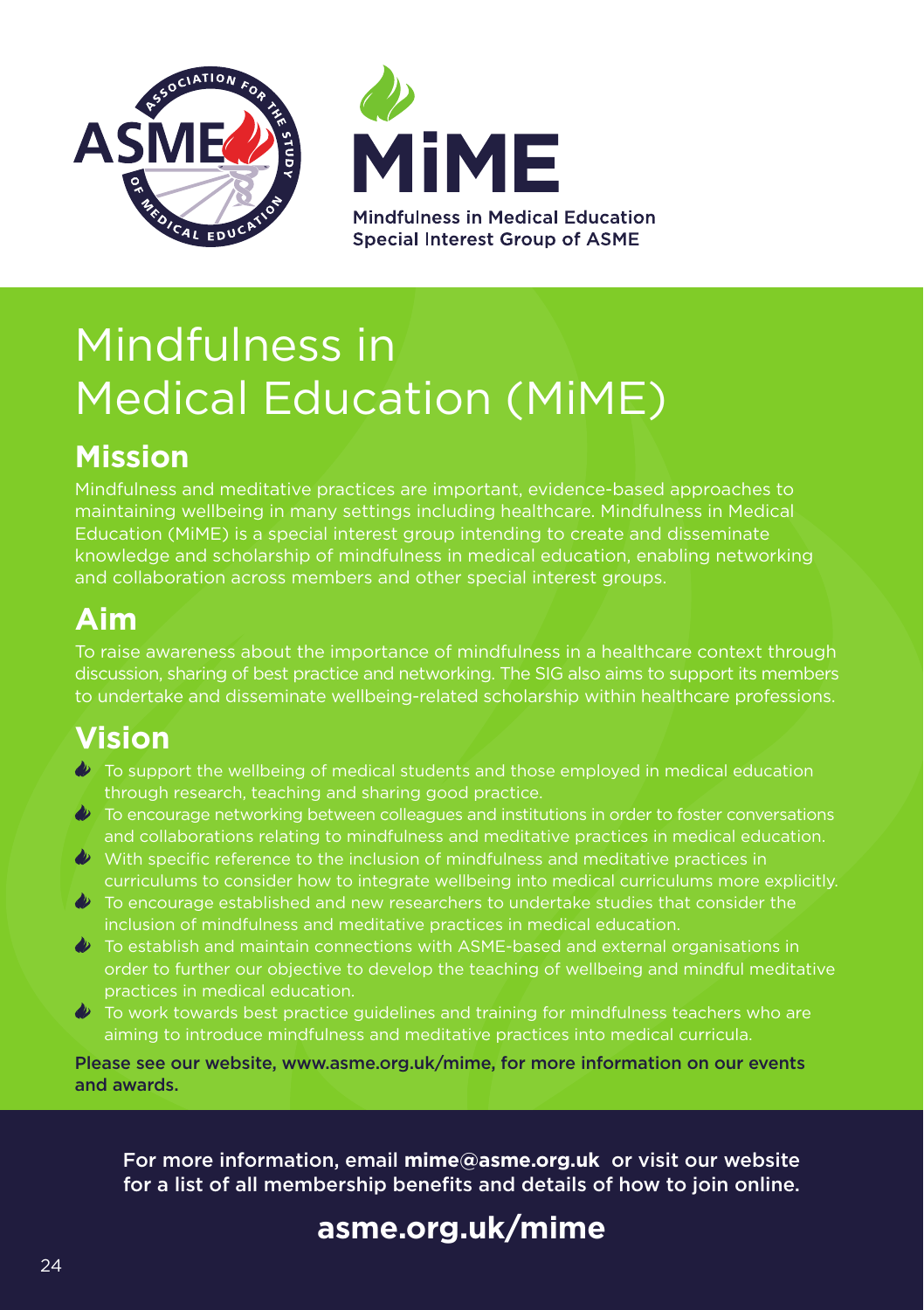



## Postgraduate Taught Programmes Special Interest Group (PGTP)

## **Mission**

We are a group of committed education professionals, with diverse backgrounds and many different interests, but all involved in teaching and learning on taught postgraduate programmes for clinicians.

Through our online discussion forum and at least two group meetings each year, we will explore common issues associated with our work, identify potential areas for collaboration and support each other as an evolving community of practice.

#### **Aim**

The central aim of our SIG is to share our combined knowledge, experience and skills and, in doing so, raise the profile of postgraduate teaching in clinical education.

This SIG target are those involved in postgraduate medical education. Specifically those involved in developing and running PGT programmes in medical and clinical education. This is a diverse group, often not medically qualified with non-traditional academic career trajectories. The group are generally experienced teachers with good pedagogical understanding.

ASME's Vision:

"To work collaboratively with educators, learners, researchers and policy makers to promote scholarship and excellence in medical education to meet the changing needs of the future healthcare workforce."

The SIG addresses this vision in two ways:

- 1. By fostering an academic community and allowing sharing of good practice
- 2. Offering a forum for potential research collaboration

For more information, email **pgtp@asme.org.uk** or visit our website for a list of all membership benefits and details of how to join online.

## **asme.org.uk/pgtp**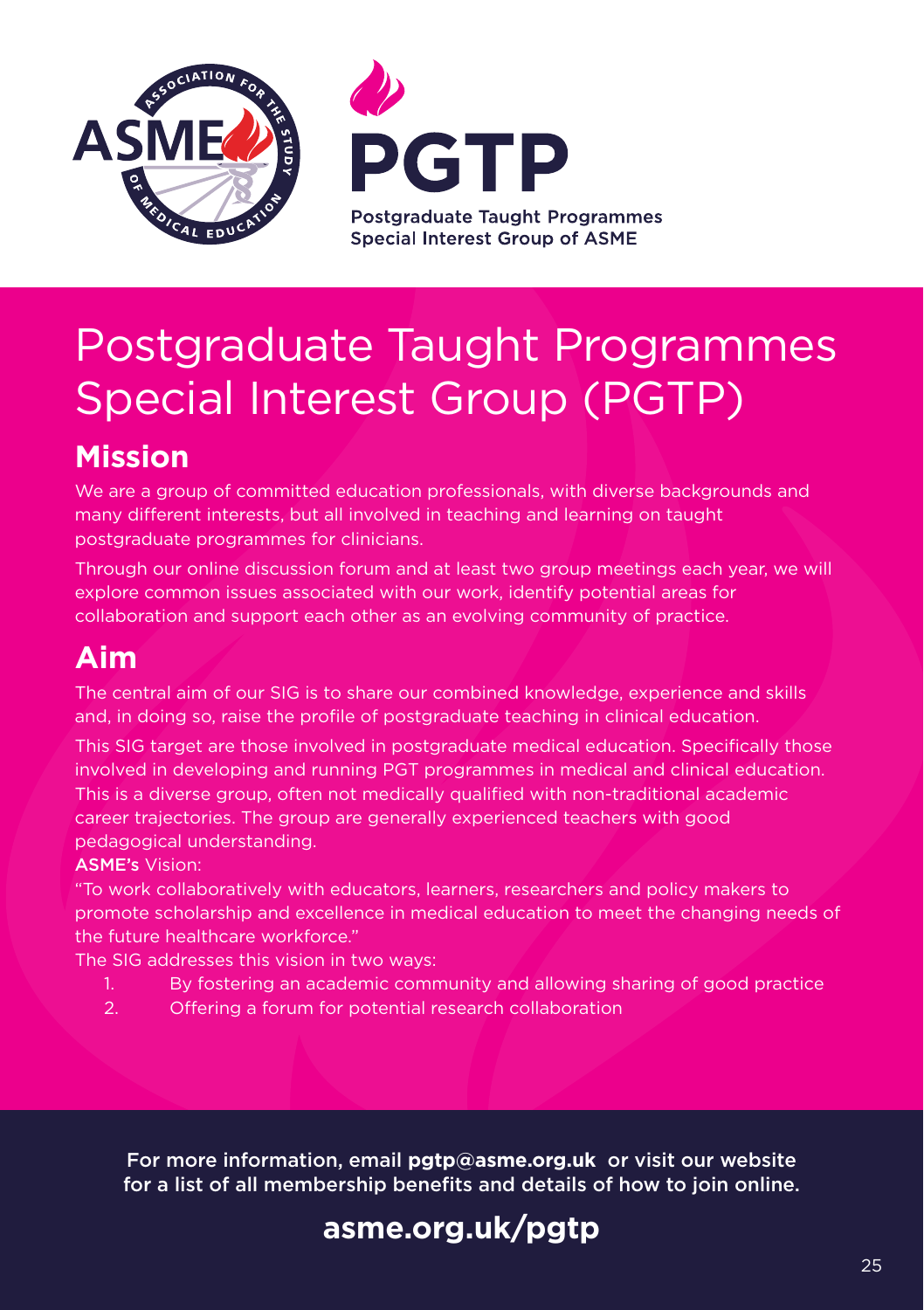## **Vision**

- $\bullet$  To initiate dialogue and share good practice in curriculum development, delivery and evaluation in taught postgraduate clinical education
- *U* To explore opportunities for research projects and other collaboration
- $\blacklozenge$  To provide a platform for our own professional development as educators
- $\blacklozenge$  To offer support, guidance and mentoring for each other

For more information, email **pgtp@asme.org.uk** or visit our website for a list of all membership benefits and details of how to join online.

## **asme.org.uk/pgtp**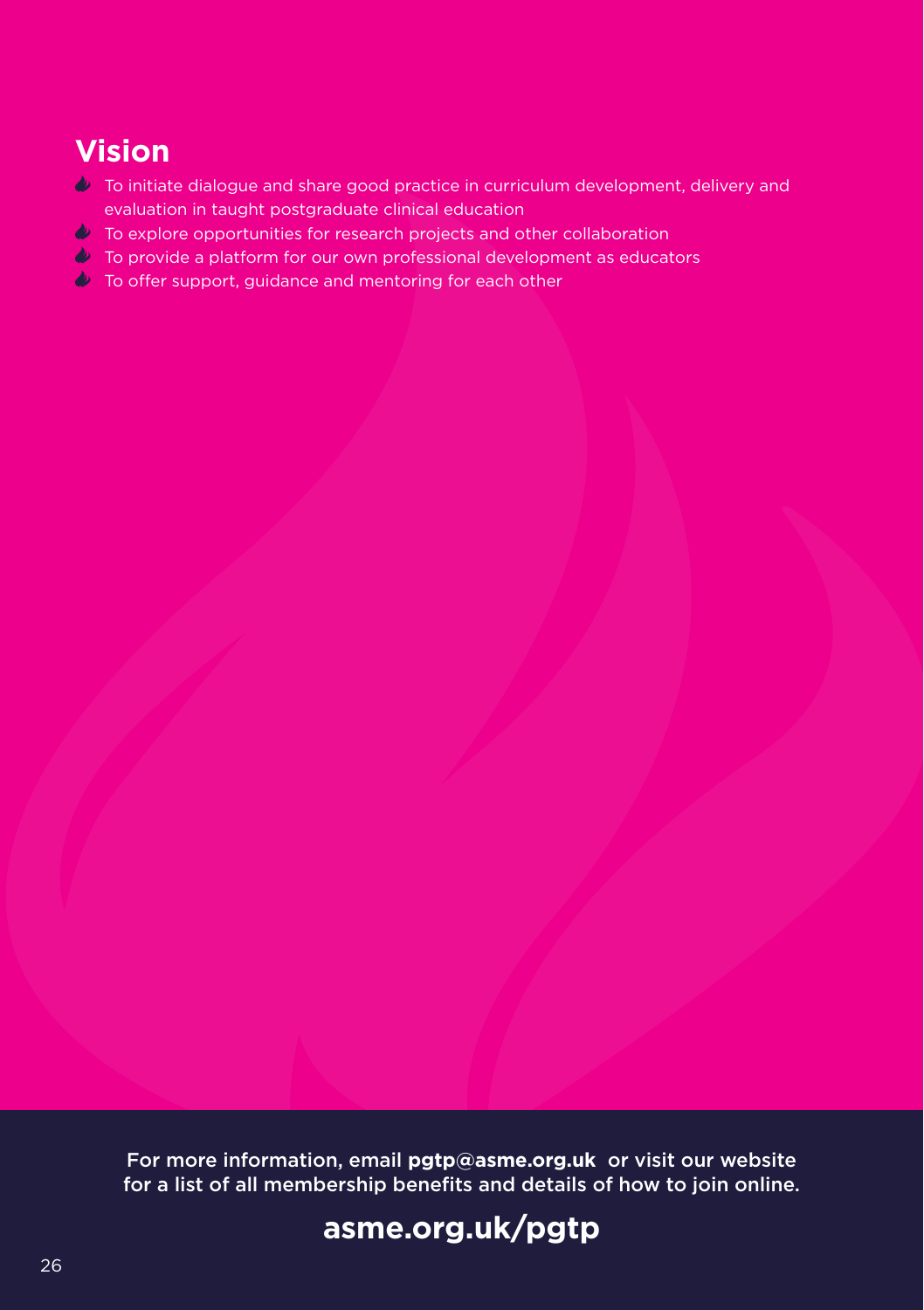



## Who are the Psychometrics Special Interest Group (SIG)?

## **Mission**

To provide a forum for the discussion and debate of psychometric issues in health professions education assessment of undergraduates and postgraduates.

## **Aim**

To improve understanding of the importance of psychometric analysis in the planning, setting and interpretation of health professions education assessment processes, including both entry into health professions education and progression through postgraduate education and training.

## **Vision**

- $\bullet$  Promoting excellence in the application of assessment theory and practice in health professions education.
- $\bullet\!\!\!\!/\bullet\!\!\!\!/\bullet$  Advancing understanding and application of psychometric techniques in assessment.
- $\bullet$  Create a programme of dissemination and collaborative research across institutions, disciplines and programmes.
- $\bullet$  Provide a network to promote Continuing Professional Development for those closely involved in assessment psychometrics, and share best practice.

For more information, email **psychometrics@asme.org.uk** or visit our website for a list of all membership benefits and details of how to join online.

#### **asme.org.uk/psychometrics**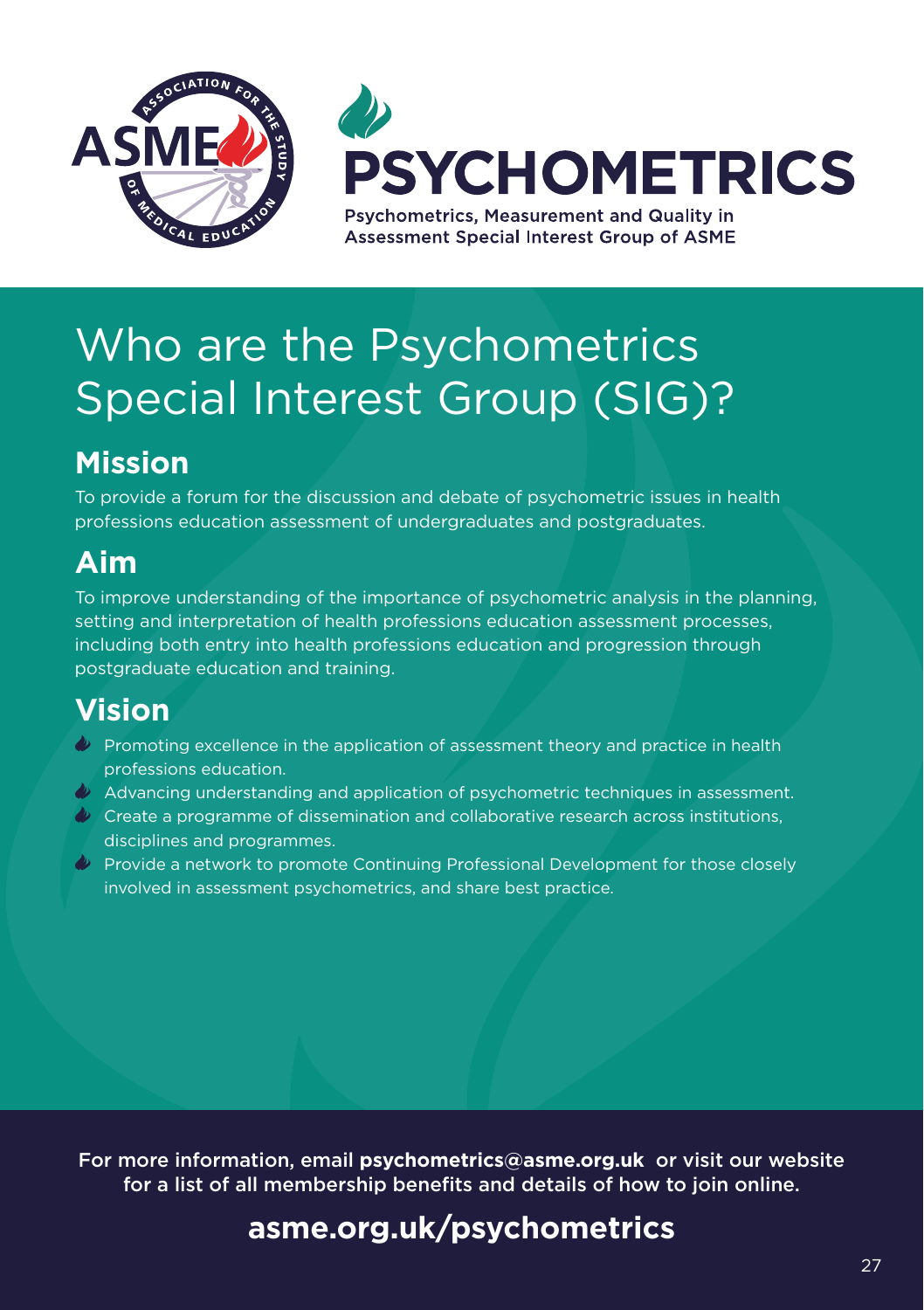



## Research Methodology Group (RMG) Special Interest Group (SIG)

## **Mission**

The Research Methodology Group (RMG) seeks to provide an informal forum for discussion and debate on research paradigms and approaches to support the work of the Educational Research Committee and wider ASME.

### **Aim**

The RMG aims include:

- Promoting a spirit of critical enquiry in the membership through establishment of a virtual/face-to-face group for discussion of literature and research ideas
- Providing the opportunity to discuss challenging ideas in a 'safe' environment
- $\bullet$  Developing greater understanding of a range of research methodologies
- $\bullet$  Sharing examples of application of specific methodologies
- Accessing peer support and linking into funding opportunities
- Offering and accessing critical readership for draft articles
- $\psi$  Developing links across undergraduate and postgraduate medical education.
- **Drawing on wider research expertise among ASME membership**

For more information, email **rmg@asme.org.uk** or visit our website for a list of all membership benefits and details of how to join online.

#### **asme.org.uk/rmg**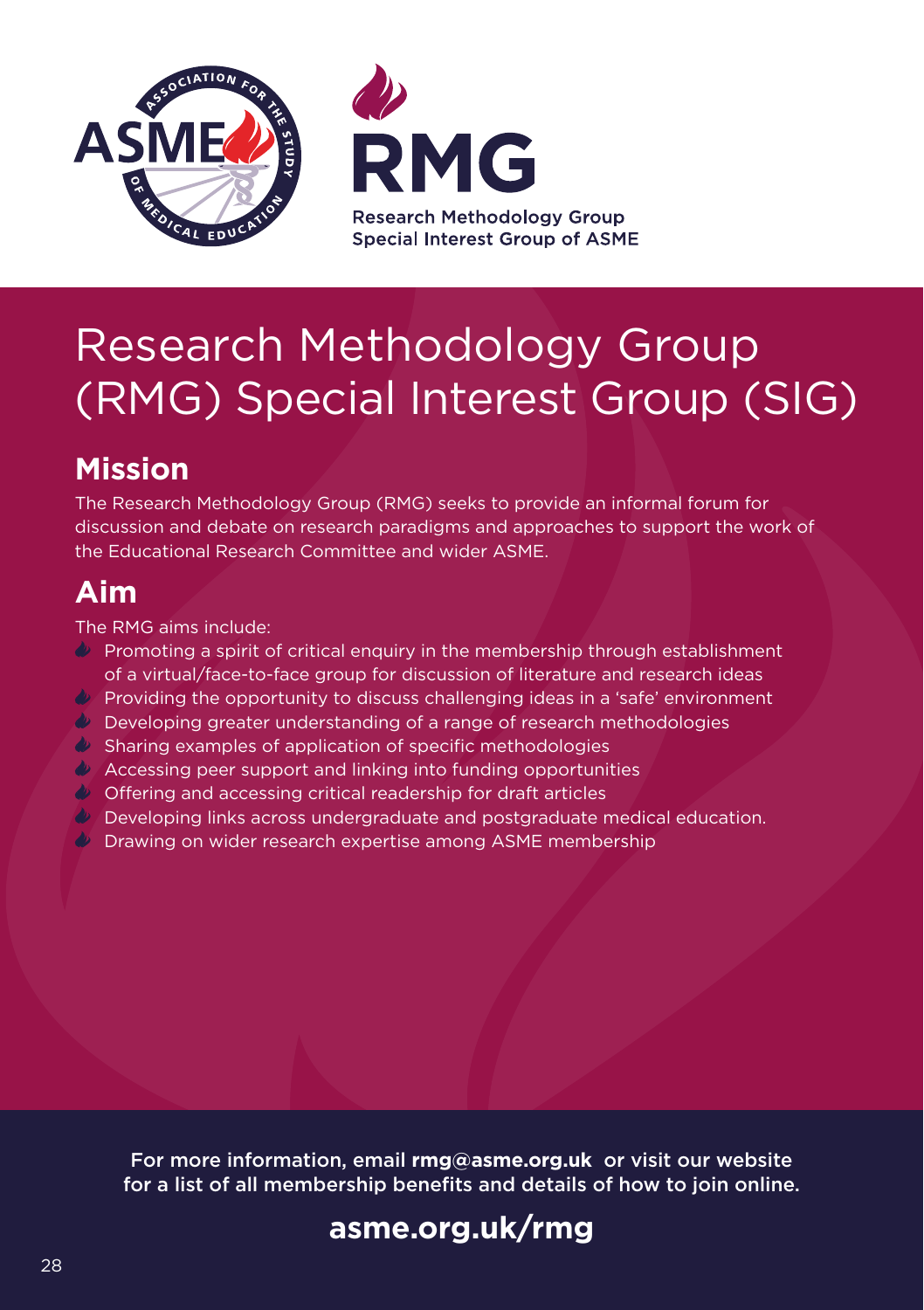#### **Vision**

The vision for RMG is one of enhancing understanding and application of research methodology in medical and health professional education within the ASME community. Although the engagement with educational research in the ASME community appears high based on submissions for conferences, grants and awards, the justification for research design, methods of data collection and methods of data analysis which align with methodological choices is often lacking.

The RMG seeks to progress appreciation and application of a range of methodological approaches which underpin research design through to engaging with researchers at all levels, providing a 'safe space' for discussions, promoting peer support and developing critical enquiry in research methodologies. The RMG is open to any ASME member from novice to expert interested in contributing to discussions on research paradigms and approaches.

For more information, email **rmg@asme.org.uk** or visit our website for a list of all membership benefits and details of how to join online.

#### **asme.org.uk/rmg**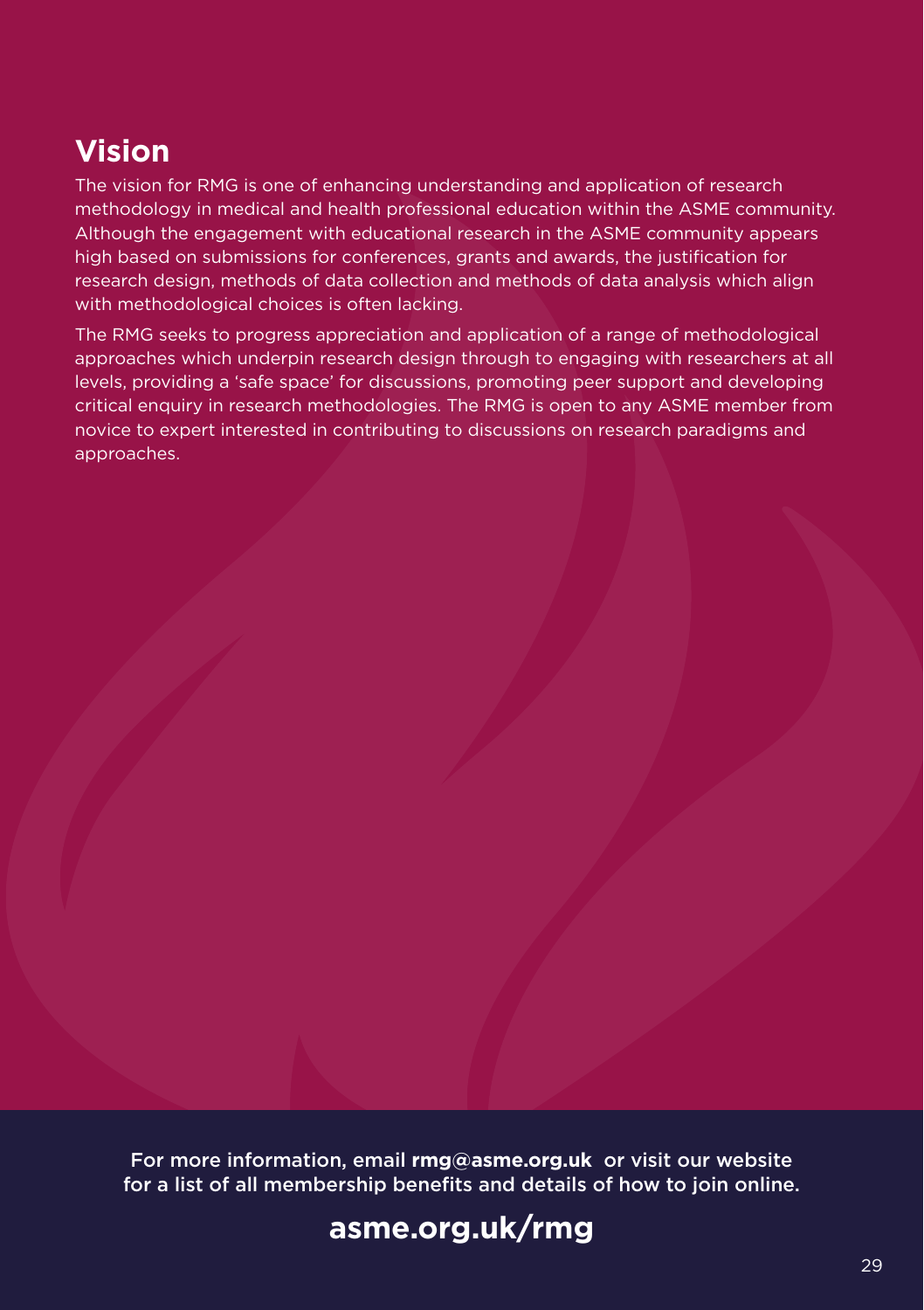



#### **Mission**

To provide a forum for medical educators, TEL specialists and researchers of TEL. To enable sharing of best practice and fostering collaboration.

#### **Aim**

The TEL group aims to share knowledge and disseminate best practice. In particular the group has identified the need to develop a robust evidence base to support and inform the use of TEL.

### **Vision**

To support the development of research and scholarly activity exploring the impact of TEL on medical education.

For more information, email **tel@asme.org.uk** or visit our website for a list of all membership benefits and details of how to join online.

## **asme.org.uk/tel**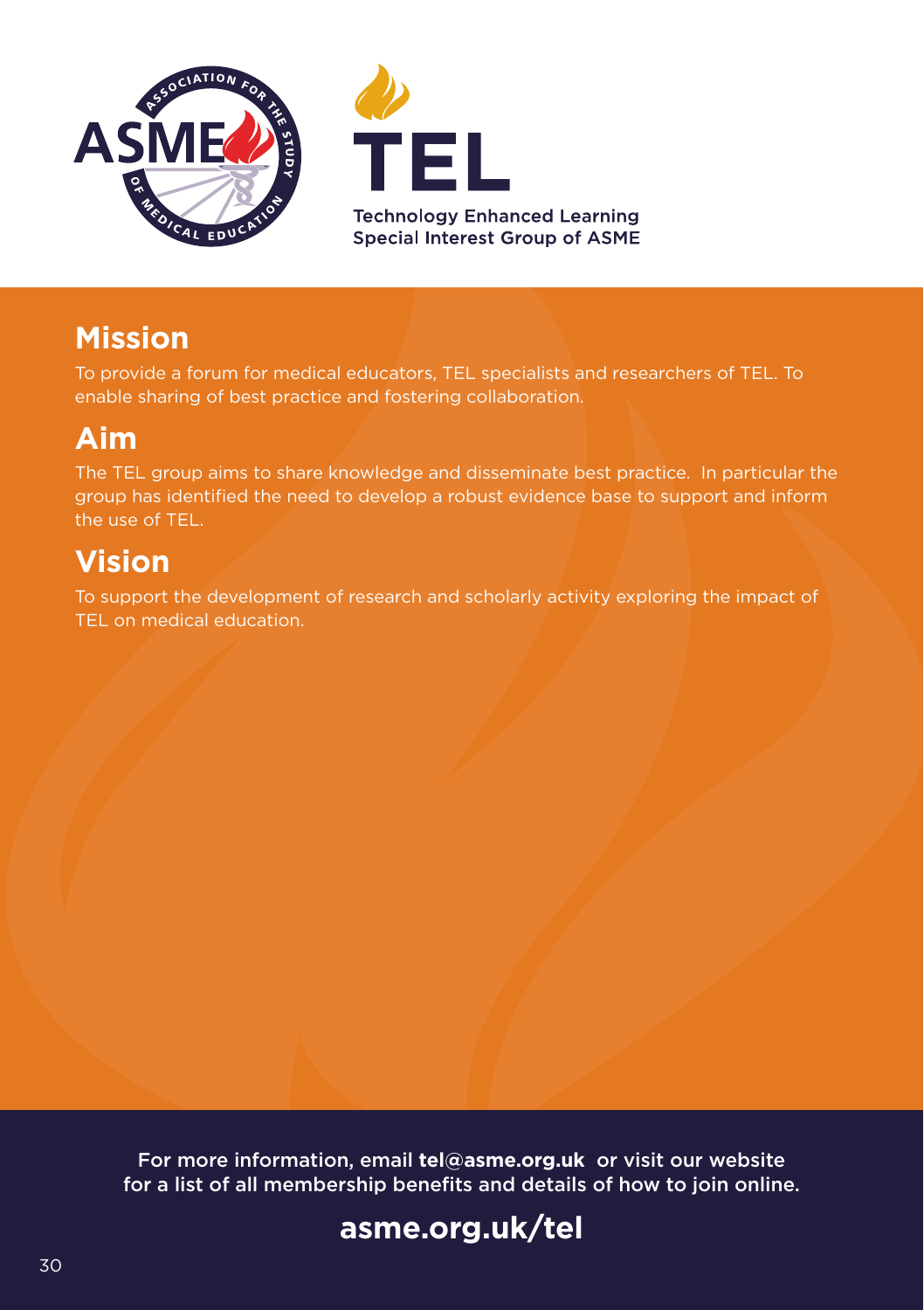

For more information on our Equality, Diversity & Inclusion Strategy please visit **www.asme.org.uk/diversity**  or email **diversityinclusion@asme.org.uk** 



For more information on ASME's mentoring programme and course, open to individual ASME members, please email **mentoring@asme.org.uk**